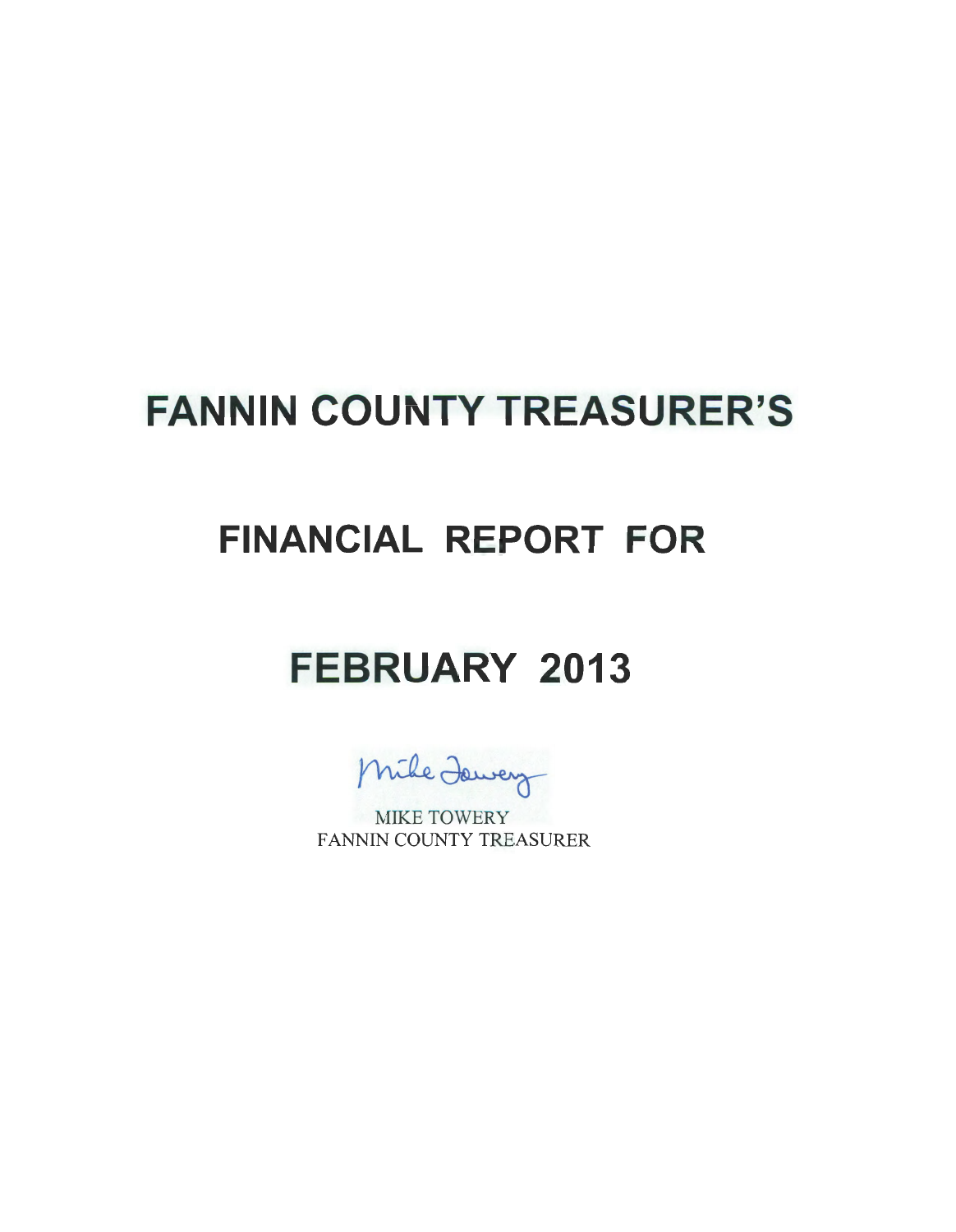| 03/08/2013<br>TIME: 02:12 PM |                                                                                                                                                                                             | RECEIPT FILE LISTING |                                                                                                                                                                                                      | PAGE 1<br>PREPARER: 0007 |
|------------------------------|---------------------------------------------------------------------------------------------------------------------------------------------------------------------------------------------|----------------------|------------------------------------------------------------------------------------------------------------------------------------------------------------------------------------------------------|--------------------------|
|                              | RECEIPT S RECEIVED FROM                                                                                                                                                                     |                      | RECEIVED POSTED NO DESCRIPTION                                                                                                                                                                       | <b>AMOUNT</b>            |
|                              | BANK: 10-103-100 GENERAL-COMBINED FUNDS CHECKING                                                                                                                                            |                      | 0000130333 P Texas Center for the Judiciary 02-01-2013 02-01-2013 01 Reimbursement lodging & milage<br>INCOME:10-403-427 OUT OF COUNTY TRAVEL<br>TOTAL RECEIPT AMOUNT ----->                         | 284.13<br>284.13         |
|                              | 0000130334 P COMPASS GROUP USA<br>BANK:23-103-100 R&B#3-COMBINED FUNDS CHECKING                                                                                                             |                      | INCOME:23-623-427 OUT OF COUNTY TRAVEL<br>TOTAL RECEIPT AMOUNT ----->                                                                                                                                | 56.00<br>56.00           |
|                              | 0000130335 P KEITH & MARY STULTZ 02-01-2013 02-01-2013 01 ROCK CR 4944<br>BANK:22-103-100 R&B#2- COMBINED FUNDS CHECKING                                                                    |                      | INCOME:22-370-145 REIMBURSEMENT OF MATERIALS<br>TOTAL RECEIPT AMOUNT -----> 1,770.00                                                                                                                 | 1,770,00                 |
|                              | 0000130336 P F.C. CRIMINAL DA TRUST 02-01-2013 02-01-2013 01 DISTRICT ATTORNEY FEES<br>BANK: 36-103-136 D. A. FEE CASH ACCT.                                                                |                      | INCOME: 36-340-475 DISTRICT ATTORNEY FEES<br>TOTAL RECEIPT AMOUNT ----->                                                                                                                             | 594.09<br>594.09         |
|                              | 0000130337 P F.C. CRIMINAL DA TRUST 02-01-2013 02-01-2013 01 DISTRICT ATTORNEY FEES<br>BANK: 10-103-100 GENERAL-COMBINED FUNDS CHECKING<br>BANK: 10-103-100 GENERAL-COMBINED FUNDS CHECKING |                      | INCOME: 10-340-475 DISTRICT ATTORNEY FEES<br><b>02 POSTAL EXPENSES</b><br>INCOME: 10-475-311 POSTAL EXPENSES<br>TOTAL RECEIPT AMOUNT ----->                                                          | 46.88<br>62.83<br>109.71 |
|                              | 0000130338 P F.C. JUVENILE PROBATION<br>BANK:89-103-189 CASH-TJPC-A                                                                                                                         |                      | 02-04-2013  02-04-2013  01 COUNSLING FEES<br>INCOME:89-575-414 NON-RESIDENTIAL SERVICES<br>TOTAL RECEIPT AMOUNT -----> 75.00                                                                         | 75.00                    |
| 0000130339 P SECURUS         | BANK:10-103-100 GENERAL-COMBINED FUNDS CHECKING                                                                                                                                             |                      | 02-04-2013  02-04-2013  01 COMMISSION FOR DEC.2012  31,217.95<br>INCOME: 10-319-420 JAIL PAY PHONE COMMISSION<br>TOTAL RECEIPT AMOUNT -----> 31,217.95                                               |                          |
|                              |                                                                                                                                                                                             |                      | 0000130340 P COLLIN COUNTY J.P. #4 02-04-2013 02-04-2013 01 CIVIL PROCESS-CLEMONS<br>BANK:10-103-100 GENERAL-COMBINED FUNDS CHECKING MODE:10-340-900 OTHER FEES<br>TOTAL RECEIPT AMOUNT -----> 75.00 | 75.00                    |
|                              | 0000130341 P DAVID HOLMES<br>BANK: 95-100-100 PAYROLL CASH                                                                                                                                  |                      | 02-04-2013  02-04-2013  01 COBRA INSURANCE DENTAL FEB.<br>INCOME: 95-370-130 REFUNDS & MISCELLANEOUS<br>TOTAL RECEIPT AMOUNT ----->                                                                  | 19.70<br>19.70           |
|                              | 0000130342 P DEWAYNE STRICKLAND<br>BANK:95-100-100 PAYROLL CASH                                                                                                                             |                      | 02-04-2013  02-04-2013  01 COBRA INS, FEB, 2013<br>INCOME: 95-370-130 REFUNDS & MISCELLANEOUS<br>TOTAL RECEIPT AMOUNT ----->                                                                         | 594.74<br>594.74         |
|                              | 0000130343 P RODNEY DISEKER<br>BANK:21-103-100 R&B#1-COMBINED FUNDS CHECKING                                                                                                                |                      | INCOME: 21-370-145 REIMBURSEMENT OF MATERIALS<br>TOTAL RECEIPT AMOUNT ----->                                                                                                                         | 461.85<br>461.85         |
|                              | 0000130344 P LEGEND BANK<br>BANK: 10-103-100 GENERAL-COMBINED FUNDS CHECKING                                                                                                                |                      | 02-05-2013  02-05-2013  01 INTEREST EARNINGS<br>INCOME: 10-360-100 INTEREST EARNINGS<br>02 INTEREST EARNINGS                                                                                         | 41.14                    |
|                              | BANK:11-103-100 C.H. SECURITY-COMBINED FUNDS CKING<br>BANK:12-103-100 CO.CLK.VITAL STAT.-COMB.FUNDS CKING                                                                                   |                      | INCOME: 11-360-100 INTEREST EARNINGS<br>03 INTEREST EARNINGS<br>INCOME: 12-360-100 INTEREST EARNINGS                                                                                                 | 1.36<br>0.20             |
|                              | BANK: 18-103-100 CO.CLK.REC.MNGMT.-COMB.FUNDS CKING                                                                                                                                         |                      | 04 INTEREST EARNINGS<br>INCOME: 18-360-100 INTEREST EARNINGS                                                                                                                                         | 1.59                     |
|                              | BANK:19-103-100 DIST.CLK.REC.MNGMT-COMB.FUNDS CKING                                                                                                                                         |                      | 05 INTEREST EARNINGS<br>INCOME: 19-360-100 INTEREST EARNINGS                                                                                                                                         | 0.14                     |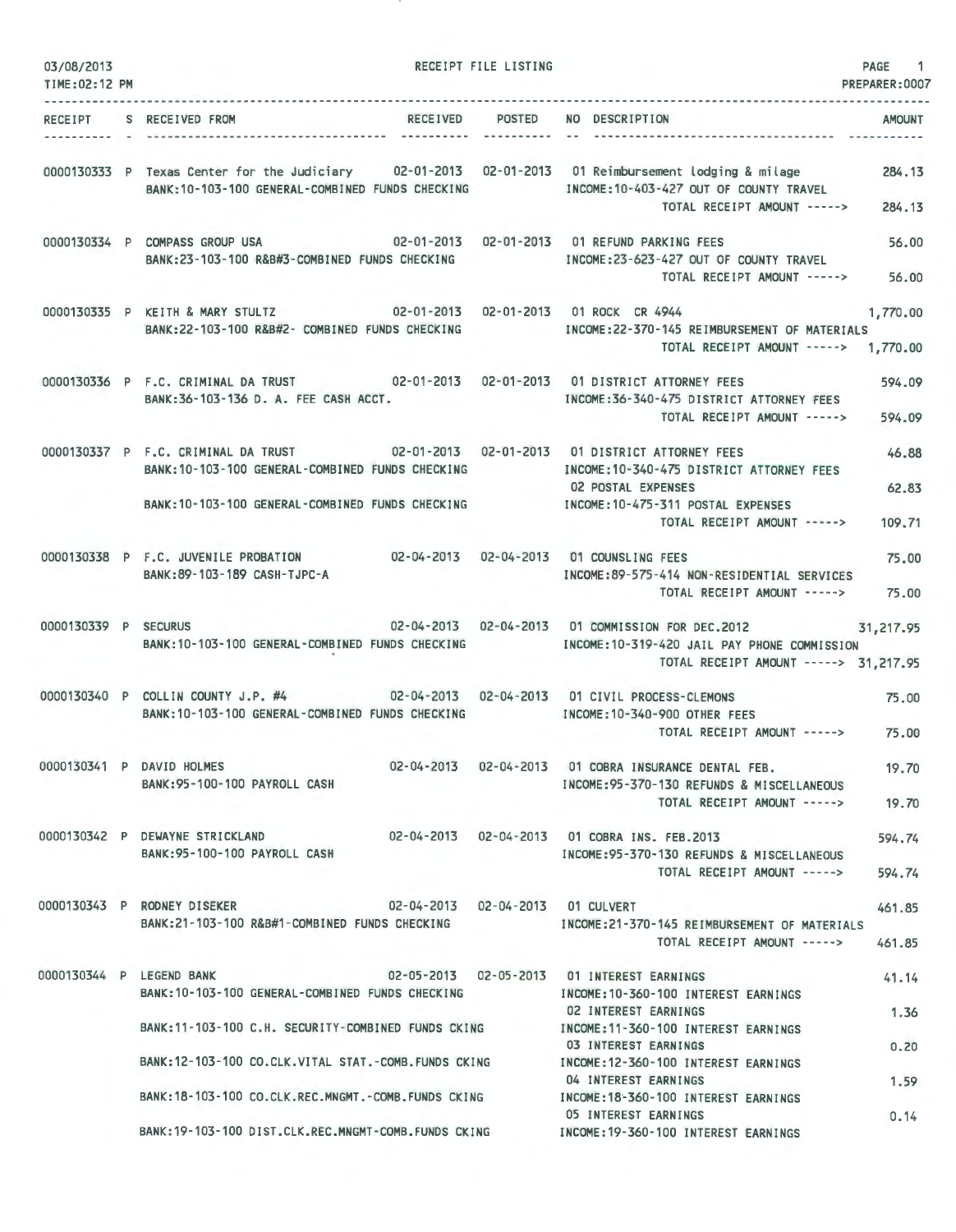TIME:02:12 PM

| RECEIPT              | S RECEIVED FROM          |                                                     | RECEIVED POSTED |  | NO DESCRIPTION                                                                         |                             | <b>AMOUNT</b> |
|----------------------|--------------------------|-----------------------------------------------------|-----------------|--|----------------------------------------------------------------------------------------|-----------------------------|---------------|
|                      |                          |                                                     |                 |  | 06 INTEREST EARNINGS                                                                   |                             | 5.49          |
| 0000130344 Continued |                          | BANK:20-103-100 CO.OFF.REC.MNGMT-COMB. FUNDS CKING  |                 |  | INCOME: 20-360-100 INTEREST EARNINGS                                                   |                             |               |
|                      |                          |                                                     |                 |  | <b>07 INTEREST EARNINGS</b>                                                            |                             | 2.20          |
|                      |                          | BANK:21-103-100 R&B#1-COMBINED FUNDS CHECKING       |                 |  | INCOME: 21-360-100 INTEREST EARNINGS                                                   |                             |               |
|                      |                          |                                                     |                 |  | <b>08 INTEREST EARNINGS</b>                                                            |                             | 2.88          |
|                      |                          | BANK:22-103-100 R&B#2- COMBINED FUNDS CHECKING      |                 |  | INCOME: 22-360-100 INTEREST EARNINGS                                                   |                             |               |
|                      |                          |                                                     |                 |  | 09 INTEREST EARNINGS                                                                   |                             | 4.57          |
|                      |                          | BANK:23-103-100 R&B#3-COMBINED FUNDS CHECKING       |                 |  | INCOME: 23-360-100 INTEREST EARNINGS                                                   |                             |               |
|                      |                          |                                                     |                 |  | 10 INTEREST EARNING                                                                    |                             | 2.42          |
|                      |                          | BANK:24-103-100 R&B#4- COMBINED FUNDS CHECKING      |                 |  | INCOME:24-360-100 INTEREST EARNING                                                     |                             |               |
|                      |                          |                                                     |                 |  | 11 INTEREST EARNINGS                                                                   |                             | 0.63          |
|                      |                          | BANK:26-103-100 J.P.#1 JUST.CT.TECH-COMB.FUND CKING |                 |  | INCOME: 26-360-100 INTEREST EARNINGS                                                   |                             |               |
|                      |                          |                                                     |                 |  | 12 INTEREST EARNINGS                                                                   |                             | 0.16          |
|                      |                          | BANK:27-103-100 J.P.#2 JUST.CT.TECH-COMB.FUND CKING |                 |  | INCOME: 27-360-100 INTEREST EARNINGS                                                   |                             | 0.06          |
|                      |                          |                                                     |                 |  | 13 INTEREST EARNINGS                                                                   |                             |               |
|                      |                          | BANK:28-103-100 J.P.#3 JUST.CT.TECH-COMB.FUND CKING |                 |  | INCOME: 28-360-100 INTEREST EARNINGS<br>14 INTEREST INCOME                             |                             | 0.12          |
|                      |                          |                                                     |                 |  | INCOME: 34-360-100 INTEREST INCOME                                                     |                             |               |
|                      |                          | BANK: 34-103-100 DIST.COURT TECH.COMB.FUND CHECKING |                 |  | <b>15 INTEREST EARNINGS</b>                                                            |                             | 0.96          |
|                      |                          | BANK:35-103-100 LAW LIBRARY-COMBINED FUND CHECKING  |                 |  | INCOME: 35-360-100 INTEREST EARNINGS                                                   |                             |               |
|                      |                          |                                                     |                 |  | 16 INTEREST EARNINGS                                                                   |                             | 0.01          |
|                      |                          | BANK:38-103-100 IHC CO-OP GIN-COMBINED FUND CKING   |                 |  | INCOME: 38-360-100 INTEREST EARNINGS                                                   |                             |               |
|                      |                          |                                                     |                 |  | 17 INTEREST EARNINGS                                                                   |                             | 0.12          |
|                      |                          | BANK:39-103-100 IHC B.R. COOPER-COMB.FUND CHECKING  |                 |  | INCOME: 39-360-100 INTEREST EARNINGS                                                   |                             |               |
|                      |                          |                                                     |                 |  | <b>18 INTEREST EARNINGS</b>                                                            |                             | 0.22          |
|                      |                          | BANK:52-103-100 COURT RECORDS PRESERVATION-COMB.FUN |                 |  | INCOME:52-360-100 INTEREST EARNINGS                                                    |                             |               |
|                      |                          |                                                     |                 |  | <b>19 INTEREST EARNINGS</b>                                                            |                             | 0.18          |
|                      |                          | BANK:59-103-100 DRUG COURT-COMBINED FUNDS           |                 |  | INCOME: 59-360-100 INTEREST EARNINGS                                                   |                             |               |
|                      |                          |                                                     |                 |  | 20 INTEREST EARNINGS                                                                   |                             | 3.29          |
|                      |                          | BANK:60-103-100 SINKING-COMBINED FUND CHECKING      |                 |  | INCOME:60-360-100 INTEREST EARNINGS                                                    |                             |               |
|                      |                          |                                                     |                 |  | 21 INTEREST EARNINGS                                                                   |                             | 0.34          |
|                      |                          |                                                     |                 |  | BANK:70-103-100 RIGHT OF WAY-COMBINED FUND CHECKING MOONE:70-360-100 INTEREST EARNINGS |                             | 0.05          |
|                      |                          |                                                     |                 |  | 22 INTEREST EARNINGS<br>INCOME: 92-360-100 INTEREST EARNINGS                           |                             |               |
|                      |                          | BANK:92-103-100 STATZER-COMBINED FUNDS CHECKING     |                 |  | 23 INTEREST EARNINGS                                                                   |                             | 0.31          |
|                      |                          |                                                     |                 |  | INCOME: 36-360-100 INTEREST EARNINGS                                                   |                             |               |
|                      |                          | BANK: 36-103-136 D. A. FEE CASH ACCT.               |                 |  | 24 INTEREST EARNINGS-SEIZURE FUND                                                      |                             | 0.32          |
|                      |                          | BANK:36-103-236 D.A. FEE SEIZURE FUND               |                 |  | INCOME: 36-360-236 INTEREST EARNINGS-SEIZURE FUND                                      |                             |               |
|                      |                          |                                                     |                 |  | 25 INTEREST EARNINGS                                                                   |                             | 0.04          |
|                      |                          | BANK: 37-103-137 CASH-CONTRABAND SEIZURE            |                 |  | INCOME: 37-360-100 INTEREST EARNINGS                                                   |                             |               |
|                      |                          |                                                     |                 |  | 26 INTEREST EARNINGS                                                                   |                             | 0.05          |
|                      |                          | BANK: 55-103-155 F.C. LAW ENFORCEMENT EDUCATION     |                 |  | INCOME: 55-360-100 INTEREST EARNINGS                                                   |                             |               |
|                      |                          |                                                     |                 |  | 27 INTEREST EARNINGS                                                                   |                             | 0.72          |
|                      |                          | BANK: 56-103-156 CASH-F C SHERIFF FORFEITURE        |                 |  | INCOME: 56-360-100 INTEREST EARNINGS                                                   |                             |               |
|                      |                          |                                                     |                 |  | 28 INTEREST INCOME                                                                     |                             | 1.88          |
|                      |                          | BANK:89-103-992 CASH-INTEREST INCOME                |                 |  | INCOME: 89-360-189 INTEREST INCOME                                                     |                             |               |
|                      |                          |                                                     |                 |  | 29 INTEREST EARNINGS                                                                   |                             | 3.49          |
|                      | BANK: 10-100-100 PAYROLL |                                                     |                 |  | INCOME: 10-360-100 INTEREST EARNINGS                                                   |                             |               |
|                      |                          |                                                     |                 |  | <b>30 INTEREST EARNINGS</b>                                                            |                             | 0.01          |
|                      | BANK: 21-100-100 PAYROLL |                                                     |                 |  | INCOME: 21-360-100 INTEREST EARNINGS                                                   |                             | 0.01          |
|                      |                          |                                                     |                 |  | <b>31 INTEREST EARNINGS</b><br>INCOME: 22-360-100 INTEREST EARNINGS                    |                             |               |
|                      | BANK: 22-100-100 PAYROLL |                                                     |                 |  | 32 INTEREST EARNINGS                                                                   |                             | 0.01          |
|                      | BANK: 23-100-100 PAYROLL |                                                     |                 |  | INCOME: 23-360-100 INTEREST EARNINGS                                                   |                             |               |
|                      |                          |                                                     |                 |  | <b>33 INTEREST EARNING</b>                                                             |                             | 0.01          |
|                      | BANK: 24-100-100 PAYROLL |                                                     |                 |  | INCOME: 24-360-100 INTEREST EARNING                                                    |                             |               |
|                      |                          |                                                     |                 |  |                                                                                        | TOTAL RECEIPT AMOUNT -----> | 74.98         |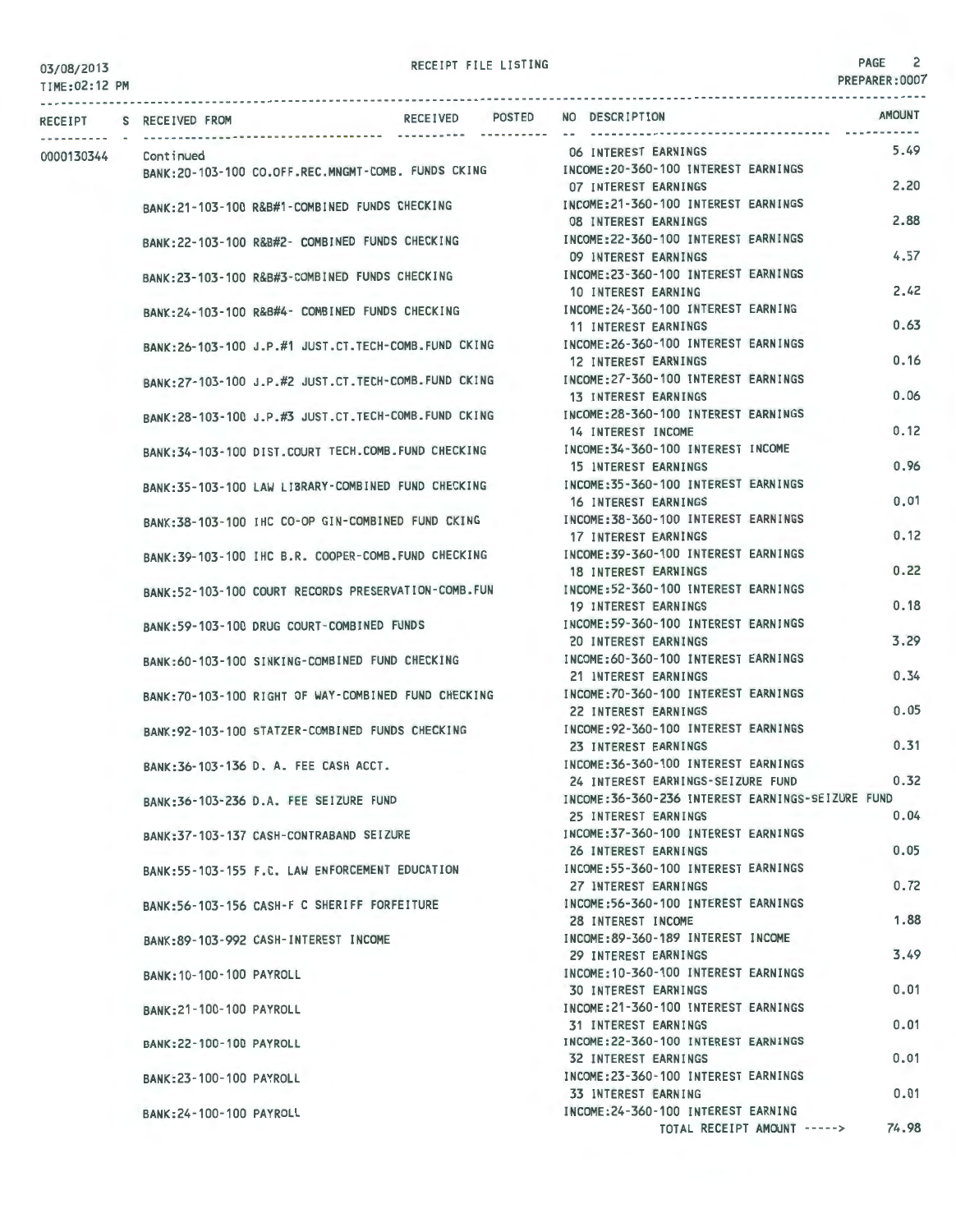| 03/08/2013<br>TIME: 02:12 PM |                                                                                                                                                | RECEIPT FILE LISTING | -------------------------------------                                                                                       | PAGE<br>3<br>PREPARER: 0007 |
|------------------------------|------------------------------------------------------------------------------------------------------------------------------------------------|----------------------|-----------------------------------------------------------------------------------------------------------------------------|-----------------------------|
|                              | RECEIPT S RECEIVED FROM                                                                                                                        | ----------           | RECEIVED POSTED NO DESCRIPTION                                                                                              | <b>AMOUNT</b>               |
|                              | 0000130345 P ENERGY CONS OFC 02-06-2013 02-06-2013 01 FOUR STAR-HVAC-ENERGY GRANT<br>BANK:10-103-100 GENERAL-COMBINED FUNDS CHECKING           |                      | INCOME: 10-330-431 SECOEECB GRANT CS0710<br>TOTAL RECEIPT AMOUNT -----> 35,375.00                                           | 35,375.00                   |
| 0000130346 P KFYN RADIO      | 02-06-2013 02-06-2013 01 KFYN-RADIO TOWER RENT-FEB.<br>BANK: 10-103-100 GENERAL-COMBINED FUNDS CHECKING                                        |                      | INCOME:10-370-100 KFYN-RADIO TOWER RENT<br>TOTAL RECEIPT AMOUNT ----->                                                      | 200,00<br>200.00            |
|                              | 0000130347 P PAUL LESTER RECYCLING<br>BANK:23-103-100 R&B#3-COMBINED FUNDS CHECKING                                                            |                      | 02-06-2013  02-06-2013  01 SALE OF SCRAP METAL<br>INCOME: 23-370-130 REFUNDS & MISCELLANEOUS<br>TOTAL RECEIPT AMOUNT -----> | 278.80<br>278,80            |
|                              | 0000130348 P TOMMY & MICHELLINE TODD 02-06-2013 02-06-2013 01 CULVERT<br>BANK:23-103-100 R&B#3-COMBINED FUNDS CHECKING                         |                      | INCOME: 23-370-145 REIMBURSEMENT OF MATERIALS<br>TOTAL RECEIPT AMOUNT ----->                                                | 251.00<br>251.00            |
|                              | 0000130349 P F.C. APPRAISAL DISTRICT 02-06-2013 02-06-2013 01 G.F.A.B.P. CURRENT TAXES<br>BANK:10-103-100 GENERAL-COMBINED FUNDS CHECKING      |                      | INCOME: 10-310-110 CURRENT TAXES<br>02 G.F.A.B.P. DELQ. TAXES                                                               | 681.79<br>1.07              |
|                              | BANK: 10-103-100 GENERAL-COMBINED FUNDS CHECKING                                                                                               |                      | INCOME: 10-310-120 DELINQUENT TAXES<br>03 CURRENT TAXES                                                                     | 1024,826.61                 |
|                              | BANK: 10-103-100 GENERAL-COMBINED FUNDS CHECKING                                                                                               |                      | INCOME: 10-310-110 CURRENT TAXES<br>04 CURRENT TAXES                                                                        | 52,212.59                   |
|                              | BANK:21-103-100 R&B#1-COMBINED FUNDS CHECKING                                                                                                  |                      | INCOME: 21-310-110 CURRENT TAXES<br>05 CURRENT TAXES                                                                        | 55,940.36                   |
|                              | BANK:22-103-100 R&B#2- COMBINED FUNDS CHECKING                                                                                                 |                      | INCOME: 22-310-110 CURRENT TAXES<br>06 CURRENT TAXES                                                                        | 84, 527.88                  |
|                              | BANK:23-103-100 R&B#3-COMBINED FUNDS CHECKING                                                                                                  |                      | INCOME: 23-310-110 CURRENT TAXES<br>07 CURRENT TAXES                                                                        | 44,757.04                   |
|                              | BANK:24-103-100 R&B#4- COMBINED FUNDS CHECKING                                                                                                 |                      | INCOME: 24-310-110 CURRENT TAXES<br>08 CURRENT TAXES SERIES '98                                                             | 23, 268.14                  |
|                              | BANK:60-103-100 SINKING-COMBINED FUND CHECKING                                                                                                 |                      | INCOME:60-310-260 CURRENT TAXES SERIES '98<br>09 DELINQUENT TAXES                                                           | 3,700.23                    |
|                              | BANK: 10-103-100 GENERAL-COMBINED FUNDS CHECKING<br>BANK:21-103-100 R&B#1-COMBINED FUNDS CHECKING                                              |                      | INCOME: 10-310-120 DELINQUENT TAXES<br>10 DELINQUENT TAXES<br>INCOME:21-310-120 DELINQUENT TAXES                            | 188.52                      |
|                              | BANK:22-103-100 R&B#2- COMBINED FUNDS CHECKING                                                                                                 |                      | 11 DELINQUENT TAXES<br>INCOME: 22-310-120 DELINQUENT TAXES                                                                  | 201.98                      |
|                              | BANK:23-103-100 R&B#3-COMBINED FUNDS CHECKING                                                                                                  |                      | 12 DELINQUENT TAXES<br>INCOME: 23-310-120 DELINQUENT TAXES                                                                  | 305.19                      |
|                              | BANK:24-103-100 R&B#4- COMBINED FUNDS CHECKING                                                                                                 |                      | 13 DELINQUENT TAXES<br>INCOME: 24-310-120 DELINQUENT TAXES                                                                  | 161.60                      |
|                              | BANK:60–103–100 SINKING–COMBINED FUND CHECKING                                                                                                 |                      | 14 DELINQUENT TAXES SERIES '98<br>INCOME:60-310-262 DELINQUENT TAXES SERIES '98<br>TOTAL RECEIPT AMOUNT ----->1290,857.01   | 84,01                       |
|                              | 0000130350 P COUNTY CLERK 02-07-2013 02-07-2013 01 46537 RESTITUTION BLOOD DRAW<br>BANK:36-103-136 D. A. FEE CASH ACCT.                        |                      | INCOME: 36-370-130 REFUNDS & MISCELLANEOUS<br>TOTAL RECEIPT AMOUNT ----->                                                   | 20,00<br>20.00              |
|                              | 0000130351 P Fannin County CSCD 02-07-2013 02-07-2013 01 BLOOD DRAWS                                                                           |                      |                                                                                                                             | 118.45                      |
|                              | BANK: 36-103-136 D. A. FEE CASH ACCT.                                                                                                          |                      | INCOME:36-370-130 REFUNDS & MISCELLANEOUS<br>TOTAL RECEIPT AMOUNT ----->                                                    | 118.45                      |
|                              | 0000130352 P COMPTROLLER, STATE FISCAL 02-08-2013 02-08-2013 01 SALES TAX REVENUES-JAN-2013<br>BANK:10-103-100 GENERAL-COMBINED FUNDS CHECKING |                      | INCOME: 10-318-160 SALES TAX REVENUES                                                                                       | 59, 125.91                  |
|                              |                                                                                                                                                |                      |                                                                                                                             |                             |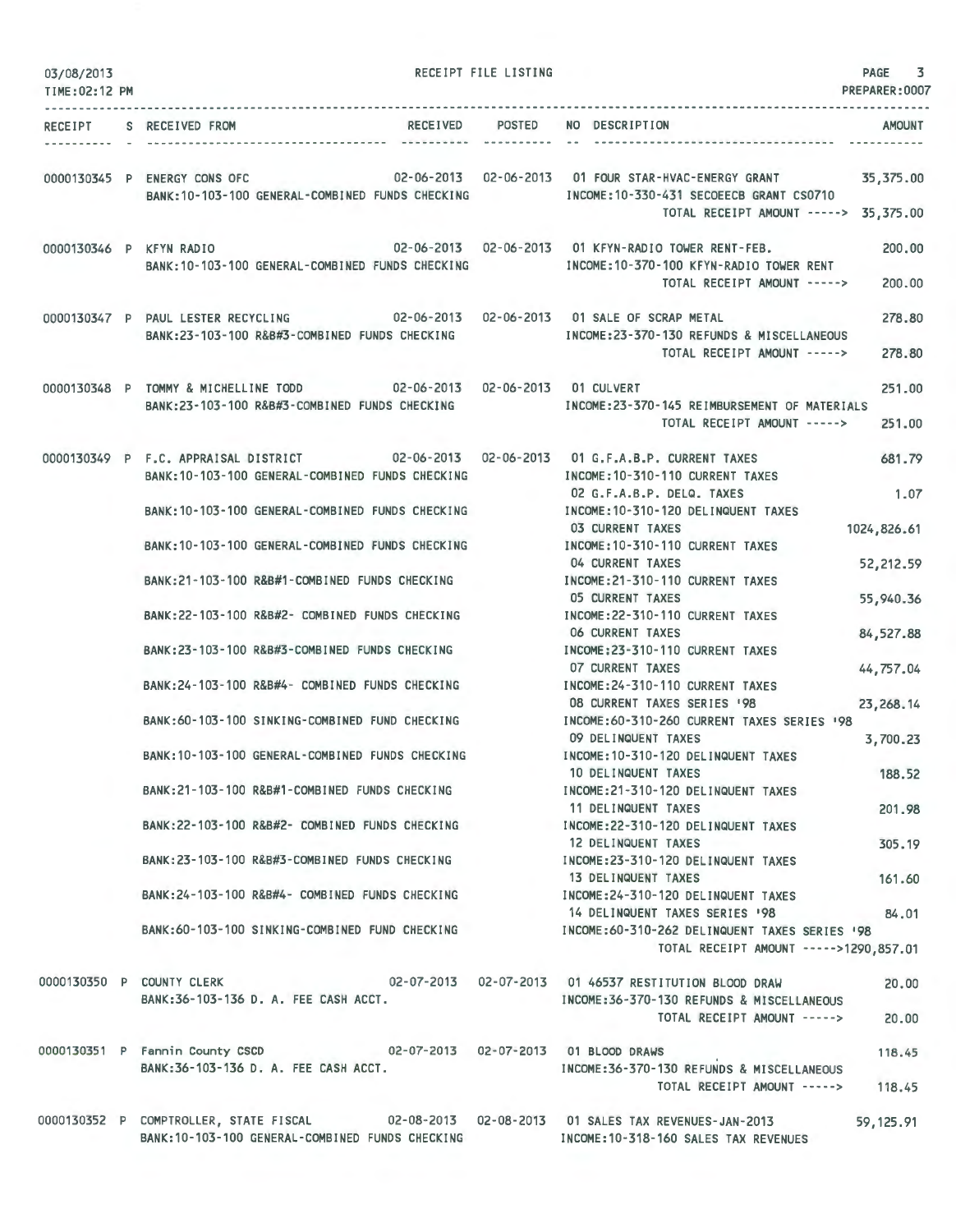| 03/08/2013<br>TIME:02:12 PM |                           |                                       |                                                                                                                     | RECEIPT FILE LISTING |                                                                                                                                                                                               | <b>PAGE</b><br>4<br>PREPARER: 0007 |
|-----------------------------|---------------------------|---------------------------------------|---------------------------------------------------------------------------------------------------------------------|----------------------|-----------------------------------------------------------------------------------------------------------------------------------------------------------------------------------------------|------------------------------------|
|                             | RECEIPT S RECEIVED FROM   |                                       |                                                                                                                     | RECEIVED POSTED      | NO DESCRIPTION                                                                                                                                                                                | <b>AMOUNT</b>                      |
|                             |                           |                                       |                                                                                                                     |                      | ----------------------------------                                                                                                                                                            |                                    |
| 0000130352                  | Continued                 |                                       | BANK:21-103-100 R&B#1-COMBINED FUNDS CHECKING                                                                       |                      | 02 SALES TAX REVENUES-JAN-2013<br>INCOME:21-318-160 SALES TAX REVENUES<br>03 SALES TAX REVENUES-JAN-2013                                                                                      | 3,014.92<br>3,226.11               |
|                             |                           |                                       | BANK:22-103-100 R&B#2- COMBINED FUNDS CHECKING                                                                      |                      | INCOME:22-318-160 SALES TAX REVENUES<br>04 SALES TAX REVENUES-JAN-2013                                                                                                                        | 4,871.93                           |
|                             |                           |                                       | BANK:23-103-100 R&B#3-COMBINED FUNDS CHECKING                                                                       |                      | INCOME:23-318-160 SALES TAX REVENUES<br>05 SALES TAX REVENUES-JAN-2013                                                                                                                        | 2,585.26                           |
|                             |                           |                                       | BANK: 24-103-100 R&B#4- COMBINED FUNDS CHECKING                                                                     |                      | INCOME: 24-318-160 SALES TAX REVENUES<br>TOTAL RECEIPT AMOUNT -----> 72,824.13                                                                                                                |                                    |
|                             |                           |                                       | 02-08-2013  02-08-2013  01 CULVERT                                                                                  |                      |                                                                                                                                                                                               |                                    |
|                             | 0000130353 P SHAWN THOMAS |                                       | BANK:23-103-100 R&B#3-COMBINED FUNDS CHECKING                                                                       |                      | INCOME:23-370-145 REIMBURSEMENT OF MATERIALS<br>TOTAL RECEIPT AMOUNT ----->                                                                                                                   | 251.00<br>251.00                   |
|                             |                           |                                       | 0000130354 P NOAH & HALLIE STROUD 02-08-2013 02-08-2013 01 CULVERT<br>BANK:23-103-100 R&B#3-COMBINED FUNDS CHECKING |                      | INCOME:23-370-145 REIMBURSEMENT OF MATERIALS<br>TOTAL RECEIPT AMOUNT ----->                                                                                                                   | 285,00<br>285,00                   |
|                             |                           |                                       | BANK: 10-103-100 GENERAL-COMBINED FUNDS CHECKING                                                                    |                      | 0000130355 P F.C. HEALTH DEPARTMENT-DEC. 02-08-2013 02-08-2013 01 \$5 COUNTY FEE/FOOD HANDLERS CLASS<br>INCOME: 10-320-546 \$5 COUNTY FEE/FOOD HANDLERS CLASS<br>02 FOOD SERV.PERMITS/CLASSES | 60,00<br>300.00                    |
|                             |                           |                                       |                                                                                                                     |                      | BANK:10-103-100 GENERAL-COMBINED FUNDS CHECKING MODE:10-320-545 FOOD SERV.PERMITS/CLASSES<br>TOTAL RECEIPT AMOUNT ----->                                                                      | <b>CONTRACTOR</b><br>360,00        |
|                             |                           |                                       | BANK: 10-103-100 GENERAL-COMBINED FUNDS CHECKING                                                                    |                      | 0000130356 P F.C. HEALTH DEPT.-JAN-2013 02-08-2013 02-08-2013 01 \$5 COUNTY FEE/FOOD HANDLERS CLASS<br>INCOME:10-320-546 \$5 COUNTY FEE/FOOD HANDLERS CLASS<br>02 FOOD SERV.PERMITS/CLASSES   | 70.00<br>1,685.00                  |
|                             |                           |                                       |                                                                                                                     |                      | BANK:10-103-100 GENERAL-COMBINED FUNDS CHECKING METAL INCOME:10-320-545 FOOD SERV.PERMITS/CLASSES<br>TOTAL RECEIPT AMOUNT -----> 1,755.00                                                     |                                    |
|                             |                           |                                       | BANK: 10-103-100 GENERAL-COMBINED FUNDS CHECKING                                                                    |                      | 0000130357 P F.C. ENVIROMENTAL DEVELOPMENT 02-08-2013 02-08-2013 01 JAN. 2013 REPORT<br>INCOME:10-320-300 SEWAGE PERMITS/INSPECTIONS<br>TOTAL RECEIPT AMOUNT -----> 3,810.02                  | 3,810.02                           |
| 0000130358 P TEXPOOL        | BANK: 10-103-175 TEXPOOL  |                                       |                                                                                                                     |                      | 02-11-2013  02-11-2013  01 INTEREST EARNINGS<br>INCOME: 10-360-100 INTEREST EARNINGS                                                                                                          | 294.49                             |
|                             | BANK: 21-103-175 TEXPOOL  |                                       |                                                                                                                     |                      | 02 INTEREST EARNINGS<br>INCOME:21-360-100 INTEREST EARNINGS                                                                                                                                   | 6.48                               |
|                             | BANK: 22-103-175 TEXPOOL  |                                       |                                                                                                                     |                      | 03 INTEREST EARNINGS<br>INCOME: 22-360-100 INTEREST EARNINGS                                                                                                                                  | 23.19                              |
|                             | BANK: 23-103-175 TEXPOOL  |                                       |                                                                                                                     |                      | 04 INTEREST EARNINGS<br>INCOME: 23-360-100 INTEREST EARNINGS<br>05 INTEREST EARNING                                                                                                           | 18.99<br>18.98                     |
|                             | BANK: 24-103-175 TEXPOOL  |                                       |                                                                                                                     |                      | INCOME: 24-360-100 INTEREST EARNING<br>06 INTEREST EARNINGS                                                                                                                                   | 1.52                               |
|                             |                           | BANK:38-103-175 IHC CO-OP GIN TEXPOOL |                                                                                                                     |                      | INCOME: 38-360-100 INTEREST EARNINGS<br>07 INTEREST EARNINGS                                                                                                                                  | 0.51                               |
|                             |                           | BANK: 39-103-175 B.R. COOPER-TEXPOOL  |                                                                                                                     |                      | INCOME: 39-360-100 INTEREST EARNINGS<br>08 INTEREST EARNINGS                                                                                                                                  | 9.55                               |
|                             |                           | BANK:60-103-275 TEXPOOL-1998 JAIL     |                                                                                                                     |                      | INCOME:60-360-100 INTEREST EARNINGS<br>09 INTEREST EARNINGS                                                                                                                                   | 11.06                              |
|                             | BANK: 70-103-175 TEXPOOL  |                                       |                                                                                                                     |                      | INCOME: 70-360-100 INTEREST EARNINGS<br>10 INTEREST EARNINGS                                                                                                                                  | 3.26                               |
|                             | BANK: 92-103-175 TEXPOOL  |                                       |                                                                                                                     |                      | INCOME: 92-360-100 INTEREST EARNINGS                                                                                                                                                          |                                    |

0000130359 P US bank 02-11-2013 02-11-2013 02-11-2013 01 DEC.2012- Inmate Per Diem 31,135.00<br>BANK:10-103-100 GENERAL-COMBINED FUNDS CHECKING INCOME:10-319-553 INMATE PER DIEM PAYMENT BANK:10-103-100 GENERAL-COMBINED FUNDS CHECKING TOTAL RECEIPT AMOUNT -----> 31,135.00

TOTAL RECEIPT AMOUNT -----> 388.03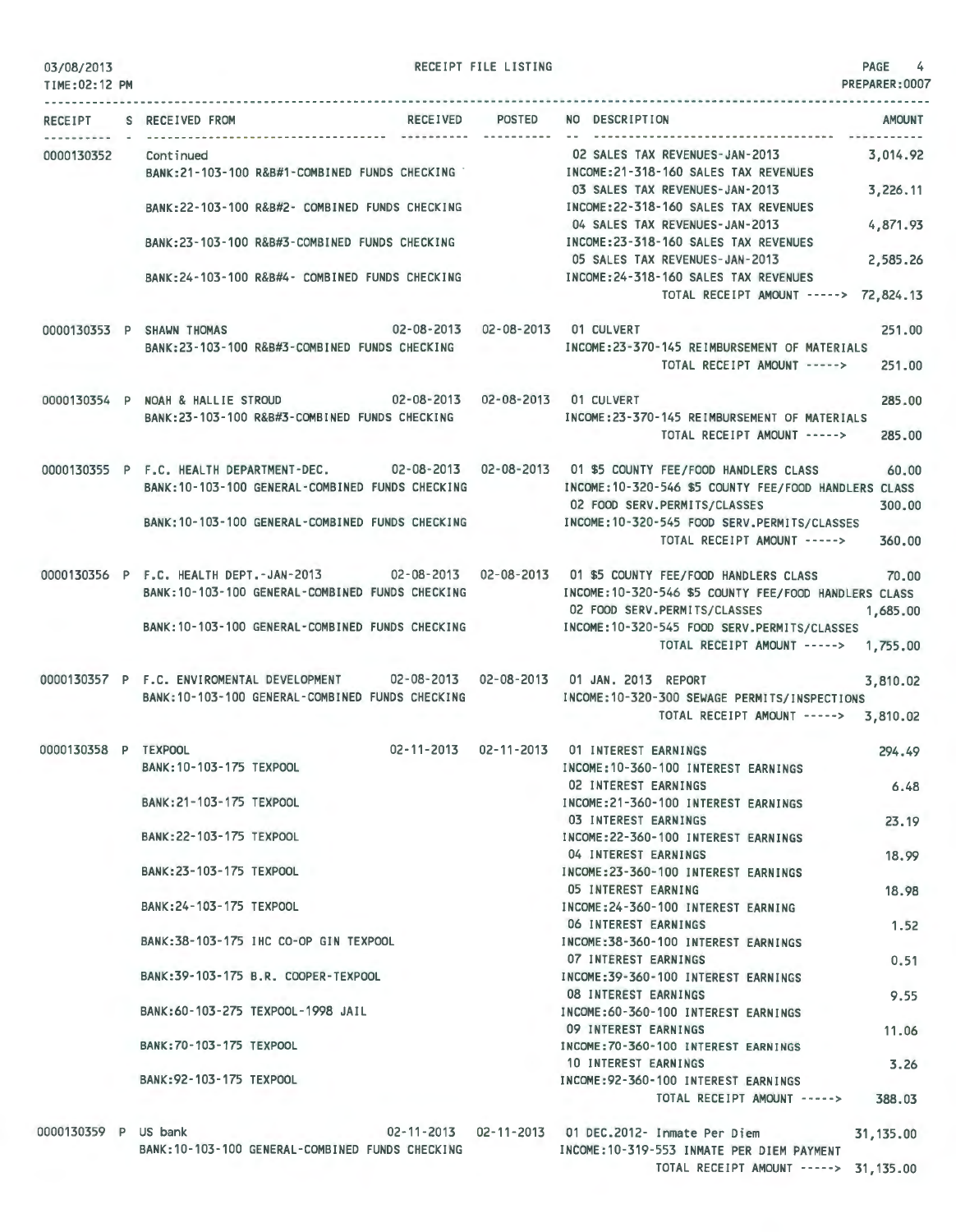| 03/08/2013<br>TIME: 02:12 PM |                                                                                                                                                                                                                                                                                                                                                                                                               | RECEIPT FILE LISTING | PAGE<br>PREPARER: 0007                                                                                                                                                                                                                                                                                                                                                                                                                                                                                                                             | 5                                         |
|------------------------------|---------------------------------------------------------------------------------------------------------------------------------------------------------------------------------------------------------------------------------------------------------------------------------------------------------------------------------------------------------------------------------------------------------------|----------------------|----------------------------------------------------------------------------------------------------------------------------------------------------------------------------------------------------------------------------------------------------------------------------------------------------------------------------------------------------------------------------------------------------------------------------------------------------------------------------------------------------------------------------------------------------|-------------------------------------------|
|                              | RECEIPT S RECEIVED FROM                                                                                                                                                                                                                                                                                                                                                                                       |                      | RECEIVED POSTED NO DESCRIPTION<br><b>AMOUNT</b>                                                                                                                                                                                                                                                                                                                                                                                                                                                                                                    |                                           |
|                              | 0000130360 P TEXOMA AREA PARATRANSIT 02-11-2013 02-11-2013 01 OFFICE RENTAL<br>BANK:24-103-100 R&B#4- COMBINED FUNDS CHECKING                                                                                                                                                                                                                                                                                 |                      | 150.00<br>INCOME: 24-370-147 OFFICE RENTAL<br>TOTAL RECEIPT AMOUNT -----><br>150.00                                                                                                                                                                                                                                                                                                                                                                                                                                                                |                                           |
|                              | 0000130361 P CRAIG & PAMELA RICHCREEK 02-11-2013 02-11-2013 01 CULVERT<br>BANK: 21-103-100 R&B#1-COMBINED FUNDS CHECKING                                                                                                                                                                                                                                                                                      |                      | 100,00<br>INCOME: 21-370-145 REIMBURSEMENT OF MATERIALS<br>TOTAL RECEIPT AMOUNT -----><br>100,00                                                                                                                                                                                                                                                                                                                                                                                                                                                   |                                           |
|                              | 0000130362 P F.C. JUVENILE PROBATION 02-12-2013 02-12-2013 01 COURT COSTS # 1882<br>BANK: 87-103-187 CASH-JUVENILE PROBATION<br>BANK: 87-103-187 CASH-JUVENILE PROBATION<br>BANK: 87-103-187 CASH-JUVENILE PROBATION<br>BANK: 87-103-187 CASH-JUVENILE PROBATION<br>BANK: 87-103-187 CASH-JUVENILE PROBATION                                                                                                  |                      | INCOME:87-340-577 JUVENILE PROBATION COURT COSTS<br>02 JUVENILE PROBATION FEES#1981<br>INCOME:87-340-575 JUVENILE PROBATION FEES<br>03 JUVENILE PROBATION FEES#1882<br>15,00<br>INCOME:87-340-575 JUVENILE PROBATION FEES<br>04 JUVENILE PROBATION FEES#2016<br>INCOME:87-340-575 JUVENILE PROBATION FEES<br>05 JUVENILE PROBATION FEES#2013<br>INCOME:87-340-575 JUVENILE PROBATION FEES<br>TOTAL RECEIPT AMOUNT ----->                                                                                                                           | 20.00<br>20,00<br>20,00<br>10,00<br>85.00 |
|                              | 0000130363 P F.C. JUVENILE PROBATION 02-12-2013 02-12-2013<br>BANK:89-103-189 CASH-TJPC-A                                                                                                                                                                                                                                                                                                                     |                      | 01 COUNSELING FEE # 1914<br>INCOME:89-575-414 NON-RESIDENTIAL SERVICES<br>TOTAL RECEIPT AMOUNT -----><br>37.50                                                                                                                                                                                                                                                                                                                                                                                                                                     | 37.50                                     |
|                              | 0000130364 P COMPTROLLER, STATE FISCAL 02-12-2013 02-12-2013 01 INTERNATIONAL FUEL TAX<br>BANK: 21-103-100 R&B#1-COMBINED FUNDS CHECKING<br>BANK:22-103-100 R&B#2- COMBINED FUNDS CHECKING<br>BANK: 23-103-100 R&B#3-COMBINED FUNDS CHECKING<br>BANK:24-103-100 R&B#4- COMBINED FUNDS CHECKING                                                                                                                |                      | INCOME:21-621-457 R & M MACHINERY GAS & OIL<br>26,08<br>02 INTERNATIONAL FUEL TAX<br>INCOME: 22-622-457 R & M MACHINERY GAS & OIL<br>84.04<br>03 INTERNATIONAL FUEL TAX<br>INCOME: 23-623-457 R & M MACHINERY GAS & OIL<br>20,28<br>04 INTERNATIONAL FUEL TAX<br>INCOME:24-624-457 R & M MACHINERY GAS & OIL<br>144.89<br>TOTAL RECEIPT AMOUNT ----->                                                                                                                                                                                              | 14.49                                     |
|                              | 0000130365 P 69 METAL RECYCLERS<br>BANK:21-103-100 R&B#1-COMBINED FUNDS CHECKING                                                                                                                                                                                                                                                                                                                              |                      | 02-12-2013  02-12-2013  01 SALE OF SCRAP METAL<br>1,017.00<br>INCOME: 21-370-130 REFUNDS & MISCELLANEOUS<br>TOTAL RECEIPT AMOUNT -----> 1,017,00                                                                                                                                                                                                                                                                                                                                                                                                   |                                           |
|                              | 0000130366 P CARPENTER'S BAIL BONDS 02-12-2013 02-12-2013 01 PRISONER TRANSPORT (POARCH)<br>BANK:10-103-100 GENERAL-COMBINED FUNDS CHECKING                                                                                                                                                                                                                                                                   |                      | 122.50<br>INCOME:10-560-428 PRISONER TRANSPORT<br>TOTAL RECEIPT AMOUNT -----> 122.50                                                                                                                                                                                                                                                                                                                                                                                                                                                               |                                           |
|                              | 0000130367 P COUNTY CLERK -OCTOBER 2012 02-12-2013 02-12-2013 01 COURT COSTS/ARREST FEES<br>BANK: 10-103-100 GENERAL-COMBINED FUNDS CHECKING<br>BANK: 10-103-100 GENERAL-COMBINED FUNDS CHECKING<br>BANK:10-103-100 GENERAL-COMBINED FUNDS CHECKING<br>BANK:10-103-100 GENERAL-COMBINED FUNDS CHECKING<br>BANK:10-103-100 GENERAL-COMBINED FUNDS CHECKING<br>BANK: 10-103-100 GENERAL-COMBINED FUNDS CHECKING |                      | 6,134.85<br>INCOME: 10-318-130 COURT COSTS/ARREST FEES<br>02 SHERIFF FEES<br>2,105.21<br>INCOME: 10-340-560 SHERIFF FEES<br>03 COUNTY CLERK FEES<br>17,205.19<br>INCOME: 10-340-403 COUNTY CLERK FEES<br>04 COURT REPORTER SERVICE FEE<br>165.00<br>INCOME:10-370-162 COURT REPORTER SERVICE FEE<br>05 ADM.OF COURT JUSTICE 10% SB 1417<br>57.56<br>INCOME: 10-370-163 ADM.OF COURT JUSTICE 10% SB 1417<br>06 TIME PAYMENT FEE 40% SB 1417<br>230.22<br>INCOME: 10-370-164 TIME PAYMENT FEE 40% SB 1417<br>07 JUDICIAL SUPP.FEE(60 CENTS)<br>18.79 |                                           |
|                              | BANK: 10-103-100 GENERAL-COMBINED FUNDS CHECKING                                                                                                                                                                                                                                                                                                                                                              |                      | INCOME:10-370-166 JUDICIAL SUPP.FEE(60 CENTS)                                                                                                                                                                                                                                                                                                                                                                                                                                                                                                      |                                           |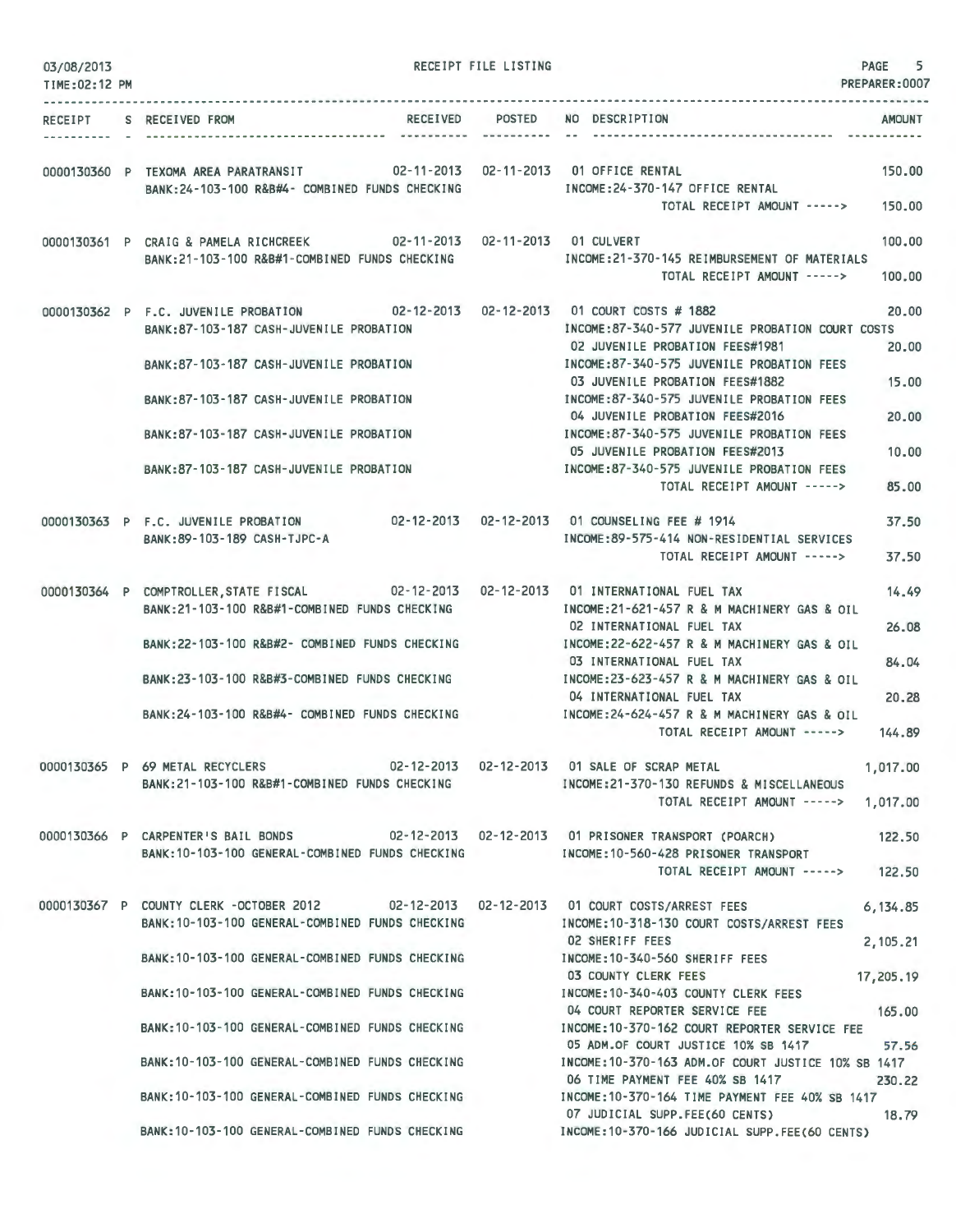TIME:02:12 PM

PREPARER:0007

| RECEIPT    | <b>POSTED</b><br><b>RECEIVED</b><br>S RECEIVED FROM                                         | NO DESCRIPTION<br><b>AMOUNT</b>                          |
|------------|---------------------------------------------------------------------------------------------|----------------------------------------------------------|
| 0000130367 | Cont inued                                                                                  | 08 JUROR REIMB.FEE<br>138.52                             |
|            | BANK: 10-103-100 GENERAL-COMBINED FUNDS CHECKING                                            | INCOME: 10-370-167 JUROR REIMB, FEE                      |
|            |                                                                                             | 10.00<br>09 COUNTY JUDGE FEES                            |
|            | BANK: 10-103-100 GENERAL-COMBINED FUNDS CHECKING                                            | INCOME:10-340-400 COUNTY JUDGE FEES                      |
|            |                                                                                             | 881.31<br>10 DISTRICT ATTORNEY FEES                      |
|            | BANK: 10-103-100 GENERAL-COMBINED FUNDS CHECKING                                            | INCOME: 10-340-475 DISTRICT ATTORNEY FEES                |
|            |                                                                                             | 11 C.C.6TH COURT OF APPEALS FEE<br>50.00                 |
|            | BANK: 10-103-100 GENERAL-COMBINED FUNDS CHECKING                                            | INCOME:10-340-601 C.C.6TH COURT OF APPEALS FEE           |
|            |                                                                                             | 12 ATTORNEYS & DOCTORS<br>1,209.74                       |
|            | BANK: 10-103-100 GENERAL-COMBINED FUNDS CHECKING                                            | INCOME: 10-318-132 ATTORNEYS & DOCTORS                   |
|            |                                                                                             | 13 BOND FORFEITURES<br>750.00                            |
|            | BANK: 10-103-100 GENERAL-COMBINED FUNDS CHECKING                                            | INCOME:10-352-201 BOND FORFEITURES                       |
|            |                                                                                             | 14 INTEREST EARNINGS<br>7.15                             |
|            | BANK: 10-103-100 GENERAL-COMBINED FUNDS CHECKING                                            | INCOME: 10-360-100 INTEREST EARNINGS                     |
|            |                                                                                             | 743.92<br><b>15 COUNTY CLERK FEES</b>                    |
|            | BANK: 11-103-100 C.H. SECURITY-COMBINED FUNDS CKING                                         | INCOME:11-340-600 COUNTY CLERK FEES                      |
|            |                                                                                             | 96.00<br>16 CO.CLK.VITAL STAT.FEE                        |
|            | BANK:12-103-100 CO.CLK.VITAL STAT.-COMB.FUNDS CKING                                         | INCOME: 12-370-134 CO.CLK.VITAL STAT.FEE                 |
|            |                                                                                             | 17 PROBATE JUDGES EDUCATION<br>50.00                     |
|            | BANK: 17-103-100 PROB.JUDGES ED.-COMB. FUNDS CKING                                          | INCOME: 17-340-131 PROBATE JUDGES EDUCATION              |
|            |                                                                                             | 18 CO.CLERK PRESERVE REC FEE<br>5,377.85                 |
|            | BANK: 18-103-100 CO.CLK.REC.MNGMT.-COMB.FUNDS CKING                                         | INCOME:18-370-133 CO.CLERK PRESERVE REC FEE              |
|            |                                                                                             | 19 CO.OFFICE REC.MNGMT.FEE<br>921.76                     |
|            | BANK:20-103-100 CO.OFF.REC.MNGMT-COMB. FUNDS CKING                                          | INCOME:20-370-135 CO.OFFICE REC.MNGMT.FEE                |
|            |                                                                                             | 20 COUNTY CLERK FEES<br>385.00                           |
|            | BANK: 35-103-100 LAW LIBRARY-COMBINED FUND CHECKING                                         | INCOME: 35-340-403 COUNTY CLERK FEES                     |
|            |                                                                                             | 21 COUNTY CLERK FINES<br>1,457.59                        |
|            | BANK:21-103-100 R&B#1-COMBINED FUNDS CHECKING                                               | INCOME: 21-350-403 COUNTY CLERK FINES                    |
|            |                                                                                             | 22 COUNTY CLERK FINES<br>1,561.65                        |
|            | BANK: 22-103-100 R&B#2- COMBINED FUNDS CHECKING                                             | INCOME: 22-350-403 COUNTY CLERK FINES                    |
|            |                                                                                             | 23 COUNTY CLERK FINES<br>2,359.71                        |
|            | BANK:23-103-100 R&B#3-COMBINED FUNDS CHECKING                                               | INCOME: 23-350-403 COUNTY CLERK FINES                    |
|            |                                                                                             | 24 COUNTY CLERK FINES<br>1,249.45                        |
|            | BANK:24-103-100 R&B#4- COMBINED FUNDS CHECKING                                              | INCOME:24-350-403 COUNTY CLERK FINES                     |
|            |                                                                                             | 25 CO.& DIST.CT.TECHNOLOGY FEE<br>77.28                  |
|            | BANK:51-103-100 CO.& DIST.COURT TECHNOLOGY-COMB.FUN                                         | INCOME:51-370-440 CO.& DIST.CT.TECHNOLOGY FEE            |
|            |                                                                                             | 26 COURT RECORDS PRESERVATION FEE<br>110.00              |
|            | BANK:52-103-100 COURT RECORDS PRESERVATION-COMB.FUN                                         | INCOME:52-370-133 COURT RECORDS PRESERVATION FEE         |
|            |                                                                                             | 27 DRUG COURT FEE<br>271.65                              |
|            | BANK:59-103-100 DRUG COURT-COMBINED FUNDS                                                   | INCOME:59-370-425 DRUG COURT FEE                         |
|            |                                                                                             | TOTAL RECEIPT AMOUNT -----> 43,625.40                    |
|            | 0000130368 P F.C. TAX A/C W/E 12-21-2012 02-13-2013 02-13-2013 01 COMMISSIONS ON CAR REGIST |                                                          |
|            | BALLY 40, 407, 400 OFUERAL OCURATUES FULLED OUTDIATED                                       | 1,423.10<br>THOOHE AD 704 000 DOUNTRATOUR ON ALL BERTARD |

|  | BANK: 10-103-100 GENERAL-COMBINED FUNDS CHECKING | INCOME:10-321-200 COMMISSIONS ON CAR REGIST |          |
|--|--------------------------------------------------|---------------------------------------------|----------|
|  |                                                  | 02 COUNTY'S ADDITIONAL \$10                 | 1.019.59 |
|  | BANK: 21-103-100 R&B#1-COMBINED FUNDS CHECKING   | INCOME:21-321-300 COUNTY'S ADDITIONAL \$10  |          |
|  |                                                  | 03 COUNTY'S ADDITIONAL \$10                 | 1,092.38 |
|  | BANK: 22-103-100 R&B#2- COMBINED FUNDS CHECKING  | INCOME: 22-321-300 COUNTY'S ADDITIONAL \$10 |          |
|  |                                                  | 04 COUNTY'S ADDITIONAL \$10                 | 1.650.63 |
|  | BANK: 23-103-100 R&B#3-COMBINED FUNDS CHECKING   | INCOME:23-321-300 COUNTY'S ADDITIONAL \$10  |          |
|  |                                                  | 05 COUNTY'S ADDITIONAL \$10                 | 874.00   |
|  | BANK:24-103-100 R&B#4- COMBINED FUNDS CHECKING   | INCOME: 24-321-300 COUNTY'S ADDITIONAL \$10 |          |
|  |                                                  | TOTAL RECEIPT AMOUNT ----->                 | 6,059.70 |
|  |                                                  |                                             |          |

0000130369 P F.C. TAX A/C - TPW- JAN.2013 02-13-2013 02-13-2013 01 TPW BOAT REG./TITLES BANK:10-103-100 GENERAL-COMBINED FUNDS CHECKING INCOME:10-321-400 TPW BOAT REG./TITLES

TOTAL RECEIPT AMOUNT -----> 131.91

131.91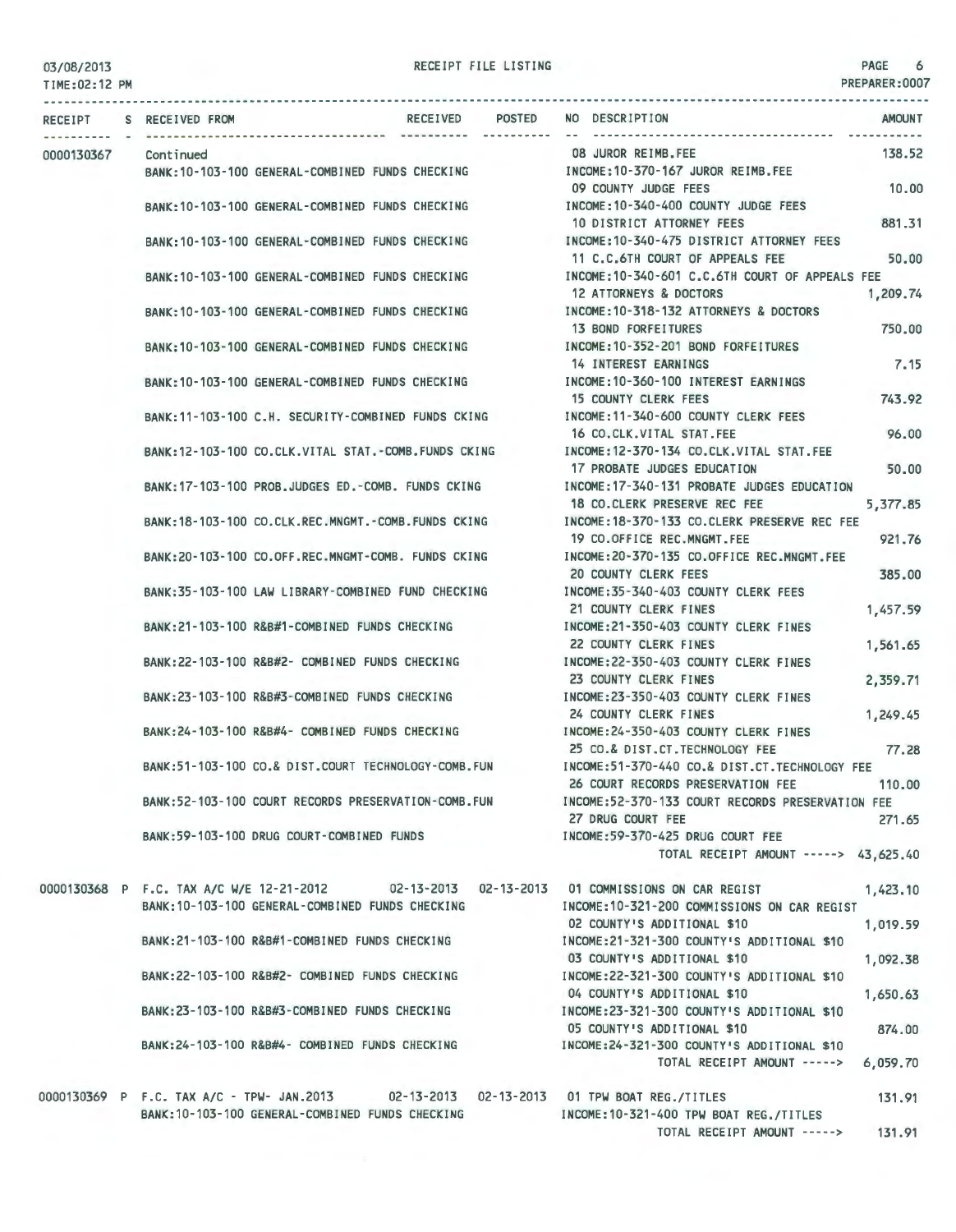| 03/08/2013<br>TIME: 02:12 PM |                                                                                                                                                | RECEIPT FILE LISTING | PAGE 7<br>PREPARER: 0007                                                                                                  |
|------------------------------|------------------------------------------------------------------------------------------------------------------------------------------------|----------------------|---------------------------------------------------------------------------------------------------------------------------|
|                              | RECEIPT S RECEIVED FROM                                                                                                                        | RECEIVED POSTED      | NO DESCRIPTION<br><b>AMOUNT</b>                                                                                           |
|                              | 0000130370 P F.C. TAX A/C W/E 1-18-2013 02-13-2013 02-13-2013 01 COUNTY'S ADDITIONAL \$10<br>BANK: 21-103-100 R&B#1-COMBINED FUNDS CHECKING    |                      | 2,13<br>INCOME: 21-321-300 COUNTY'S ADDITIONAL \$10                                                                       |
|                              | BANK:22-103-100 R&B#2- COMBINED FUNDS CHECKING                                                                                                 |                      | 2.29<br>02 COUNTY'S ADDITIONAL \$10<br>INCOME: 22-321-300 COUNTY'S ADDITIONAL \$10                                        |
|                              | BANK:23~103-100 R&B#3-COMBINED FUNDS CHECKING                                                                                                  |                      | 03 COUNTY'S ADDITIONAL \$10<br>3.45<br>INCOME:23-321-300 COUNTY'S ADDITIONAL \$10<br>04 COUNTY'S ADDITIONAL \$10<br>1.83  |
|                              | BANK:24-103-100 R&B#4- COMBINED FUNDS CHECKING                                                                                                 |                      | INCOME: 24-321-300 COUNTY'S ADDITIONAL \$10<br>9.70<br>TOTAL RECEIPT AMOUNT ----->                                        |
|                              | 0000130371 P F.C. TAX A/C W/E 1-25-2013 02-13-2013 02-13-2013 01 COMMISSIONS ON CAR REGIST<br>BANK: 10-103-100 GENERAL-COMBINED FUNDS CHECKING |                      | 5.70<br>INCOME:10-321-200 COMMISSIONS ON CAR REGIST                                                                       |
|                              | BANK: 21-103-100 R&B#1-COMBINED FUNDS CHECKING                                                                                                 |                      | 02 COUNTY'S ADDITIONAL \$10<br>6.40<br>INCOME: 21-321-300 COUNTY'S ADDITIONAL \$10<br>03 COUNTY'S ADDITIONAL \$10<br>6.86 |
|                              | BANK: 22-103-100 R&B#2- COMBINED FUNDS CHECKING                                                                                                |                      | INCOME: 22-321-300 COUNTY'S ADDITIONAL \$10<br>04 COUNTY'S ADDITIONAL \$10<br>10.35                                       |
|                              | BANK:23-103-100 R&B#3-COMBINED FUNDS CHECKING                                                                                                  |                      | INCOME:23-321-300 COUNTY'S ADDITIONAL \$10<br>05 COUNTY'S ADDITIONAL \$10<br>5.49                                         |
|                              | BANK: 24-103-100 R&B#4- COMBINED FUNDS CHECKING                                                                                                |                      | INCOME: 24-321-300 COUNTY'S ADDITIONAL \$10<br>06 LIMITED R & B<br>67.09                                                  |
|                              | BANK:21-103-100 R&B#1-COMBINED FUNDS CHECKING                                                                                                  |                      | INCOME:21-321-200 CAR REGISTRATION/SALES TAX<br>07 LIMITED R & B<br>71.88                                                 |
|                              | BANK: 22-103-100 R&B#2- COMBINED FUNDS CHECKING                                                                                                |                      | INCOME: 22-321-200 CAR REGISTRATION/SALES TAX<br>08 LIMITED R & B<br>108.62                                               |
|                              | BANK: 23-103-100 R&B#3-COMBINED FUNDS CHECKING                                                                                                 |                      | INCOME: 23-321-200 CAR REGISTRATION/SALES TAX<br>09 LIMITED R & B<br>57.51                                                |
|                              | BANK: 24-103-100 R&B#4- COMBINED FUNDS CHECKING                                                                                                |                      | INCOME: 24-321-200 CAR REGISTRATION/SALES TAX<br>TOTAL RECEIPT AMOUNT -----><br>339.90                                    |
|                              | 0000130372 P F.C. TAX A/C W/E 2-1-2013 02-13-2013 02-13-2013 01 COMMISSIONS ON CAR REGIST                                                      |                      | 2,080.55                                                                                                                  |
|                              | BANK: 10-103-100 GENERAL-COMBINED FUNDS CHECKING                                                                                               |                      | INCOME: 10-321-200 COMMISSIONS ON CAR REGIST<br>02 COUNTY'S ADDITIONAL \$10<br>1,695.76                                   |
|                              | BANK:21-103-100 R&B#1-COMBINED FUNDS CHECKING                                                                                                  |                      | INCOME:21-321-300 COUNTY'S ADDITIONAL \$10<br>1,816.83<br>03 COUNTY'S ADDITIONAL \$10                                     |
|                              | BANK:22-103-100 R&B#2- COMBINED FUNDS CHECKING                                                                                                 |                      | INCOME:22-321-300 COUNTY'S ADDITIONAL \$10<br>04 COUNTY'S ADDITIONAL \$10<br>2,745.29                                     |
|                              | BANK:23-103-100 R&B#3-COMBINED FUNDS CHECKING                                                                                                  |                      | INCOME: 23-321-300 COUNTY'S ADDITIONAL \$10<br>05 COUNTY'S ADDITIONAL \$10<br>1,453.62                                    |
|                              | BANK:24-103-100 R&B#4- COMBINED FUNDS CHECKING                                                                                                 |                      | INCOME:24-321-300 COUNTY'S ADDITIONAL \$10<br>06 LIMITED R & B<br>8,873.82                                                |
|                              | BANK:21-103-100 R&B#1-COMBINED FUNDS CHECKING                                                                                                  |                      | INCOME: 21-321-200 CAR REGISTRATION/SALES TAX<br>07 LIMITED R & B<br>9,507.37                                             |

BANK:22-1D3-1DD R&B#2- COMBINED FUNDS CHECKING BANK:23-103-100 R&B#3 -COMBINED FUNDS CHECKING BANK:24-103-100 R&B#4- COMBINED FUNDS CHECKING INCOME:22-321 -200 CAR REGISTRATION/SALES TAX 08 LIMITED R & B 14,365.98 INCOME:23-321 - 200 CAR REGISTRATION/SALES TAX 09 LIMITED R & B 7,606.71 INCOME:24-321-200 CAR REGISTRATION/SALES TAX TOTAL RECEIPT AMOUNT-----> 50,145.93

0000130373 P F.C. TAX A/C W/E 2-1-2013 BANK : 1D-1D3-100 GENERAL-COMBINED FUNDS CHECKING BANK:21-103-100 R&B#1-COMBINED FUNDS CHECKING BANK:22-103-100 R&B#2- COMBINED FUNDS CHECKING 02-13-2013 02-13-2013 01 COMMISSIONS ON CAR REGIST INCOME:10-321 -200 COMMISSIONS ON CAR REGIST 02 COUNTY'S ADDITIONAL \$10 INCOME:21-321-300 COUNTY'S ADDITIONAL \$10 03 COUNTY'S ADDITIONAL \$10 INCOME:22-321-300 COUNTY'S ADDITIONAL \$10 3.80 4.27 4.57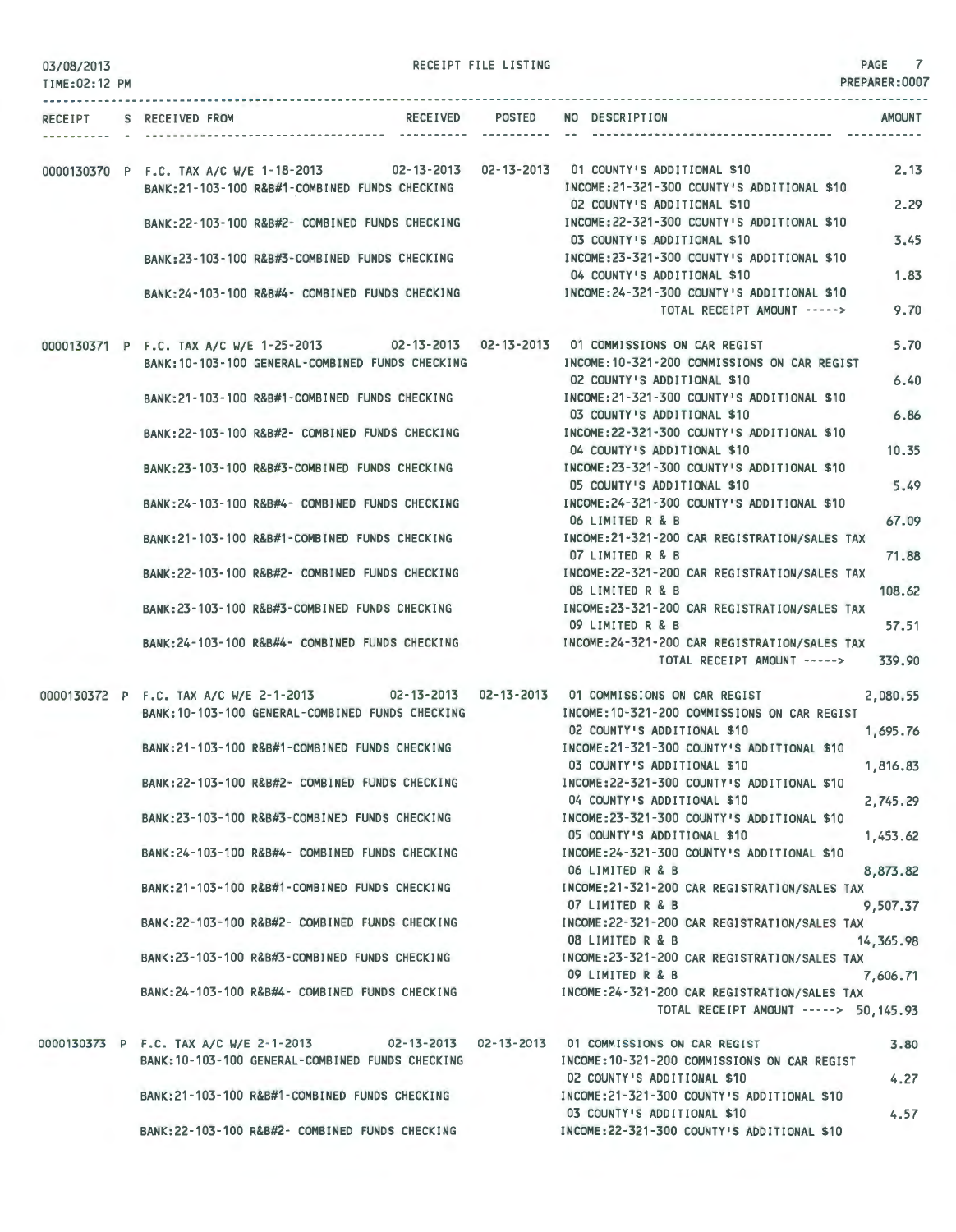RECEIPT FILE LISTING 8

|  | RECEIVED POSTED<br>RECEIPT S RECEIVED FROM                                                                                                    | <b>AMOUNT</b><br>NO DESCRIPTION                                                                    |
|--|-----------------------------------------------------------------------------------------------------------------------------------------------|----------------------------------------------------------------------------------------------------|
|  | 0000130373 Continued<br>BANK:23-103-100 R&B#3-COMBINED FUNDS CHECKING                                                                         | 6.90<br>04 COUNTY'S ADDITIONAL \$10<br>INCOME:23-321-300 COUNTY'S ADDITIONAL \$10                  |
|  | BANK:24-103-100 R&B#4- COMBINED FUNDS CHECKING                                                                                                | 3.66<br>05 COUNTY'S ADDITIONAL \$10<br>INCOME:24-321-300 COUNTY'S ADDITIONAL \$10                  |
|  | BANK:21-103-100 R&B#1-COMBINED FUNDS CHECKING                                                                                                 | 41.28<br>06 LIMITED R & B<br>INCOME: 21-321-200 CAR REGISTRATION/SALES TAX                         |
|  | BANK:22-103-100 R&B#2- COMBINED FUNDS CHECKING                                                                                                | 44.23<br>07 LIMITED R & B<br>INCOME:22-321-200 CAR REGISTRATION/SALES TAX                          |
|  | BANK:23-103-100 R&B#3-COMBINED FUNDS CHECKING                                                                                                 | 66.83<br>08 LIMITED R & B<br>INCOME: 23-321-200 CAR REGISTRATION/SALES TAX                         |
|  | BANK:24-103-100 R&B#4- COMBINED FUNDS CHECKING                                                                                                | 35.39<br>09 LIMITED R & B<br>INCOME: 24-321-200 CAR REGISTRATION/SALES TAX                         |
|  |                                                                                                                                               | 210.93<br>TOTAL RECEIPT AMOUNT ----->                                                              |
|  | 0000130374 P F.C. TAX A/C W/E 2-1-2013 02-13-2013 02-13-2013 01 COMMISSION ON CAR TITLES<br>BANK: 10-103-100 GENERAL-COMBINED FUNDS CHECKING  | 710,00<br>INCOME: 10-321-250 COMMISSION ON CAR TITLES                                              |
|  |                                                                                                                                               | 710,00<br>TOTAL RECEIPT AMOUNT ----->                                                              |
|  | 0000130375 P F.C. TAX A/C W/E 2-8-2013 02-13-2013 02-13-2013 01 COMMISSION ON CAR TITLES<br>BANK:10-103-100 GENERAL-COMBINED FUNDS CHECKING   | 835.00<br>INCOME: 10-321-250 COMMISSION ON CAR TITLES<br>TOTAL RECEIPT AMOUNT -----><br>835,00     |
|  |                                                                                                                                               |                                                                                                    |
|  | 0000130376 P F.C. TAX A/C W/E 2-8-2013 02-13-2013 02-13-2013 01 COMMISSIONS ON CAR REGIST<br>BANK: 10-103-100 GENERAL-COMBINED FUNDS CHECKING | 1,861.15<br>INCOME:10-321-200 COMMISSIONS ON CAR REGIST<br>02 COUNTY'S ADDITIONAL \$10<br>1,399.27 |
|  | BANK:21-103-100 R&B#1-COMBINED FUNDS CHECKING                                                                                                 | INCOME:21-321-300 COUNTY'S ADDITIONAL \$10<br>03 COUNTY'S ADDITIONAL \$10<br>1,499.17              |
|  | BANK:22-103-100 R&B#2- COMBINED FUNDS CHECKING                                                                                                | INCOME: 22-321-300 COUNTY'S ADDITIONAL \$10<br>04 COUNTY'S ADDITIONAL \$10<br>2,265.30             |
|  | BANK:23-103-100 R&B#3-COMBINED FUNDS CHECKING                                                                                                 | INCOME: 23-321-300 COUNTY'S ADDITIONAL \$10<br>1,199.46<br>05 COUNTY'S ADDITIONAL \$10             |
|  | BANK:24-103-100 R&B#4- COMBINED FUNDS CHECKING                                                                                                | INCOME:24-321-300 COUNTY'S ADDITIONAL \$10<br>06 LIMITED R & B<br>7,282.13                         |
|  | BANK:21-103-100 R&B#1-COMBINED FUNDS CHECKING                                                                                                 | INCOME:21-321-200 CAR REGISTRATION/SALES TAX<br>07 LIMITED R & B<br>7,802.05                       |
|  | BANK: 22-103-100 R&B#2- COMBINED FUNDS CHECKING                                                                                               | INCOME:22-321-200 CAR REGISTRATION/SALES TAX<br>08 LIMITED R & B<br>11,789.17                      |
|  | BANK:23-103-100 R&B#3-COMBINED FUNDS CHECKING                                                                                                 | INCOME:23-321-200 CAR REGISTRATION/SALES TAX<br>09 LIMITED R & B<br>6,242.30                       |
|  | BANK:24-103-100 R&B#4- COMBINED FUNDS CHECKING                                                                                                | INCOME: 24-321-200 CAR REGISTRATION/SALES TAX<br>TOTAL RECEIPT AMOUNT -----> 41,340.00             |
|  | 0000130377 P CITY OF HONEY GROVE 02-13-2013 02-13-2013 01 ROCK & HAULING<br>BANK:23-103-100 R&B#3-COMBINED FUNDS CHECKING                     | 197.64<br>INCOME: 23-370-145 REIMBURSEMENT OF MATERIALS                                            |
|  |                                                                                                                                               | TOTAL RECEIPT AMOUNT -----> 197.64                                                                 |
|  | 0000130378 P CARPENTER'S BAIL BONDS 02-13-2013 02-13-2013 01 SURETY BAIL BOND FEE<br>BANK: 13-103-113 SURETY BAIL BOND FEE                    | 165.00<br>INCOME:13-345-113 SURETY BAIL BOND FEE                                                   |
|  |                                                                                                                                               | TOTAL RECEIPT AMOUNT -----><br>165.00                                                              |
|  | 0000130379 P DOC'S BAIL BONDS 02-13-2013 02-13-2013 01 SURETY BAIL BOND FEE<br>BANK: 13-103-113 SURETY BAIL BOND FEE                          | 135.00<br>INCOME: 13-345-113 SURETY BAIL BOND FEE                                                  |
|  |                                                                                                                                               | 135.00<br>TOTAL RECEIPT AMOUNT ----->                                                              |
|  | 0000130380 P FANNIN COUNTY BAIL BONDS 02-13-2013 02-13-2013 01 SURETY BAIL BOND FEE<br>BANK:13-103-113 SURETY BAIL BOND FEE                   | 180.00<br>INCOME: 13-345-113 SURETY BAIL BOND FEE                                                  |
|  |                                                                                                                                               | 180,00<br>TOTAL RECEIPT AMOUNT ----->                                                              |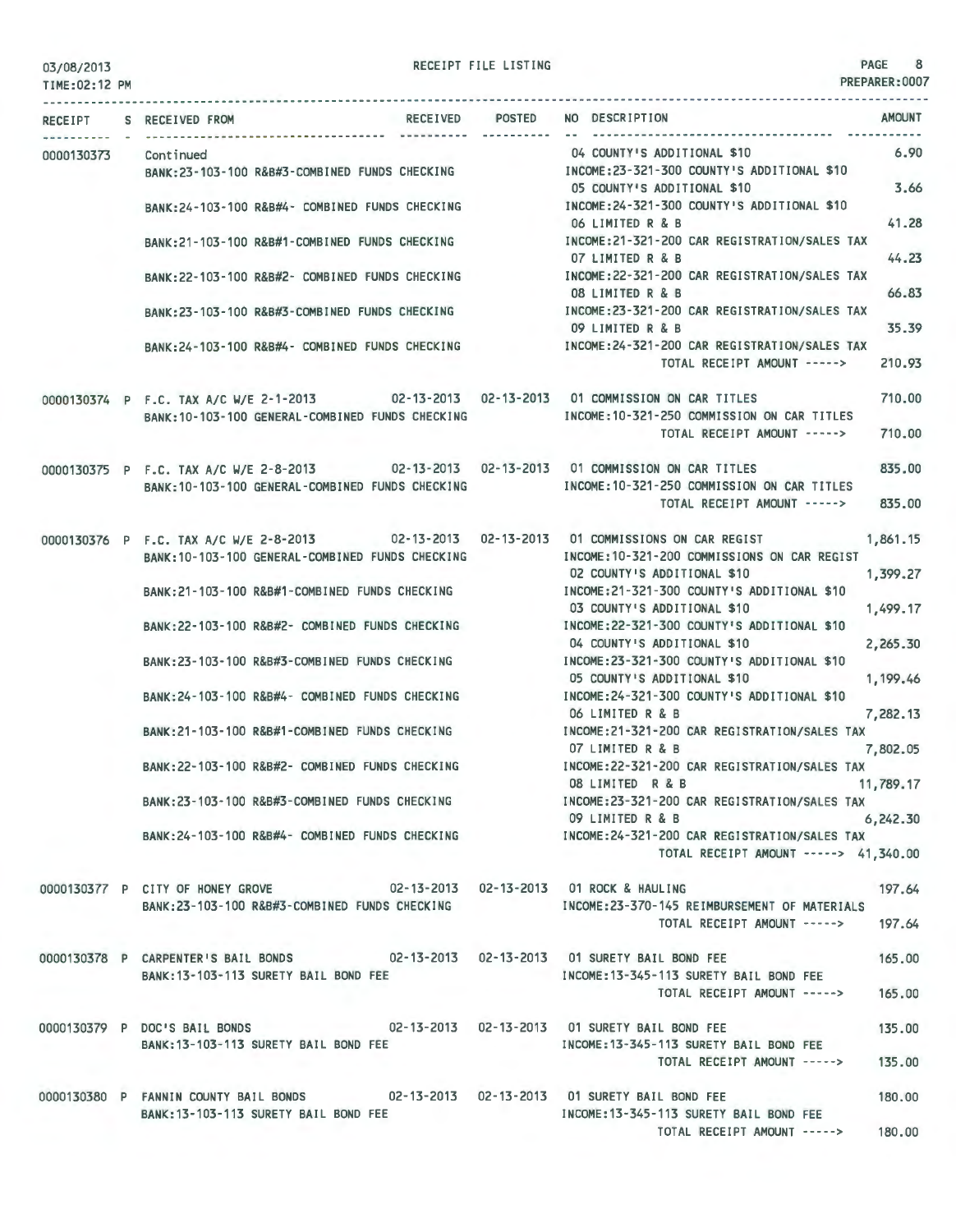| 03/08/2013<br>TIME: 02:12 PM |                                                                                                                                              | RECEIPT FILE LISTING | PREPARER: 0007                                                                            | PAGE 9        |
|------------------------------|----------------------------------------------------------------------------------------------------------------------------------------------|----------------------|-------------------------------------------------------------------------------------------|---------------|
|                              |                                                                                                                                              |                      |                                                                                           |               |
|                              | RECEIPT S RECEIVED FROM                                                                                                                      |                      | RECEIVED POSTED NO DESCRIPTION                                                            | <b>AMOUNT</b> |
|                              | 0000130381 P MATTHEW A. SIMPSON, ATTORNEY 02-13-2013 02-13-2013 01 SURETY BAIL BOND FEE<br>BANK: 13-103-113 SURETY BAIL BOND FEE             |                      | INCOME: 13-345-113 SURETY BAIL BOND FEE                                                   | 15.00         |
|                              |                                                                                                                                              |                      | TOTAL RECEIPT AMOUNT ----->                                                               | 15.00         |
|                              | 0000130382 P JOE C. DENTON JR.<br>BANK:58-103-100 STATUE RESTORATION COMBINED FUNDS C                                                        |                      | 02-14-2013  02-14-2013  01 J.B. BONHAM STATUE<br>INCOME: 58-370-131 RESTORATION DONATIONS | 100,00        |
|                              |                                                                                                                                              |                      | TOTAL RECEIPT AMOUNT ----->                                                               | 100.00        |
|                              | 0000130383 P SECRETARY OF STATE 02-14-2013 02-14-2013 01 CHAPTER 19 VOTER REGISTRATION<br>BANK:45-103-100 CHAPTER 19-COMBINED FUNDS CHECKING |                      | INCOME: 45-330-403 CHAPTER 19 FUNDS                                                       | 139.57        |
|                              |                                                                                                                                              |                      | TOTAL RECEIPT AMOUNT ----->                                                               | 139.57        |
|                              | 0000130384 P F.C. APPRAISAL DISTRICT 02-14-2013 02-14-2013 01 G.F.A.B.P. CURRENT TAXES<br>BANK: 10-103-100 GENERAL-COMBINED FUNDS CHECKING   |                      | INCOME: 10-310-110 CURRENT TAXES                                                          | 399.76        |
|                              | BANK: 10-103-100 GENERAL-COMBINED FUNDS CHECKING                                                                                             |                      | 02 G.F.A.B.P. DELQ. TAXES<br>INCOME: 10-310-120 DELINQUENT TAXES                          | 78.47         |
|                              | BANK:10-103-100 GENERAL-COMBINED FUNDS CHECKING                                                                                              |                      | <b>03 CURRENT TAXES</b><br>429,894.37<br>INCOME: 10-310-110 CURRENT TAXES                 |               |
|                              | BANK: 21-103-100 R&B#1-COMBINED FUNDS CHECKING                                                                                               |                      | 04 CURRENT TAXES<br>21,902.14<br>INCOME: 21-310-110 CURRENT TAXES                         |               |
|                              | BANK: 22-103-100 R&B#2- COMBINED FUNDS CHECKING                                                                                              |                      | 05 CURRENT TAXES<br>23,465.87<br>INCOME: 22-310-110 CURRENT TAXES                         |               |
|                              | BANK:23-103-100 R&B#3-COMBINED FUNDS CHECKING                                                                                                |                      | <b>06 CURRENT TAXES</b><br>35,457.76                                                      |               |
|                              |                                                                                                                                              |                      | INCOME: 23-310-110 CURRENT TAXES<br><b>07 CURRENT TAXES</b><br>18,774.69                  |               |
|                              | BANK:24-103-100 R&B#4- COMBINED FUNDS CHECKING                                                                                               |                      | INCOME: 24-310-110 CURRENT TAXES<br>08 CURRENT TAXES SERIES '98                           | 9,760.52      |
|                              | BANK:60-103-100 SINKING-COMBINED FUND CHECKING                                                                                               |                      | INCOME: 60-310-260 CURRENT TAXES SERIES '98<br>09 DELINQUENT TAXES<br>4,921.88            |               |
|                              | BANK: 10-103-100 GENERAL-COMBINED FUNDS CHECKING                                                                                             |                      | INCOME: 10-310-120 DELINQUENT TAXES<br>10 DELINQUENT TAXES                                | 250.76        |
|                              | BANK:21-103-100 R&B#1-COMBINED FUNDS CHECKING                                                                                                |                      | INCOME: 21-310-120 DELINQUENT TAXES<br>11 DELINQUENT TAXES                                | 268.66        |
|                              | BANK:22-103-100 R&B#2- COMBINED FUNDS CHECKING                                                                                               |                      | INCOME: 22-310-120 DELINQUENT TAXES<br>12 DELINQUENT TAXES                                | 405.96        |
|                              | BANK:23-103-100 R&B#3-COMBINED FUNDS CHECKING                                                                                                |                      | INCOME:23-310-120 DELINQUENT TAXES                                                        |               |
|                              | BANK:24-103-100 R&B#4- COMBINED FUNDS CHECKING                                                                                               |                      | 13 DELINQUENT TAXES<br>INCOME: 24-310-120 DELINQUENT TAXES                                | 214.95        |
|                              | BANK:60-103-100 SINKING-COMBINED FUND CHECKING                                                                                               |                      | 14 DELINQUENT TAXES SERIES '98<br>111.75<br>INCOME:60-310-262 DELINQUENT TAXES SERIES '98 |               |
|                              |                                                                                                                                              |                      | TOTAL RECEIPT AMOUNT -----> 545,907.54                                                    |               |
|                              | 0000130385 P COUNTY CLERK -NOV.2012 02-15-2013 02-15-2013 01 COURT COSTS/ARREST FEES<br>BANK: 10-103-100 GENERAL-COMBINED FUNDS CHECKING     |                      | 4,825.12<br>INCOME: 10-318-130 COURT COSTS/ARREST FEES                                    |               |
|                              | BANK: 10-103-100 GENERAL-COMBINED FUNDS CHECKING                                                                                             |                      | <b>02 SHERIFF FEES</b><br>1,545.49<br>INCOME: 10-340-560 SHERIFF FEES                     |               |
|                              | BANK:10-103-100 GENERAL-COMBINED FUNDS CHECKING                                                                                              |                      | 03 COUNTY CLERK FEES<br>14,788.96<br>INCOME:10-340-403 COUNTY CLERK FEES                  |               |
|                              | BANK:10-103-100 GENERAL-COMBINED FUNDS CHECKING                                                                                              |                      | 04 COURT REPORTER SERVICE FEE<br>INCOME:10-370-162 COURT REPORTER SERVICE FEE             | 90.00         |
|                              | BANK:10-103-100 GENERAL-COMBINED FUNDS CHECKING                                                                                              |                      | 05 ADM.OF COURT JUSTICE 10% SB 1417<br>INCOME:10-370-163 ADM.OF COURT JUSTICE 10% SB 1417 | 54.34         |
|                              | BANK: 10-103-100 GENERAL-COMBINED FUNDS CHECKING                                                                                             |                      | 06 TIME PAYMENT FEE 40% SB 1417<br>INCOME: 10-370-164 TIME PAYMENT FEE 40% SB 1417        | 217.38        |
|                              | BANK: 10-103-100 GENERAL-COMBINED FUNDS CHECKING                                                                                             |                      | 07 JUDICIAL SUPP.FEE(60 CENTS)<br>INCOME: 10-370-166 JUDICIAL SUPP.FEE(60 CENTS)          | 14.75         |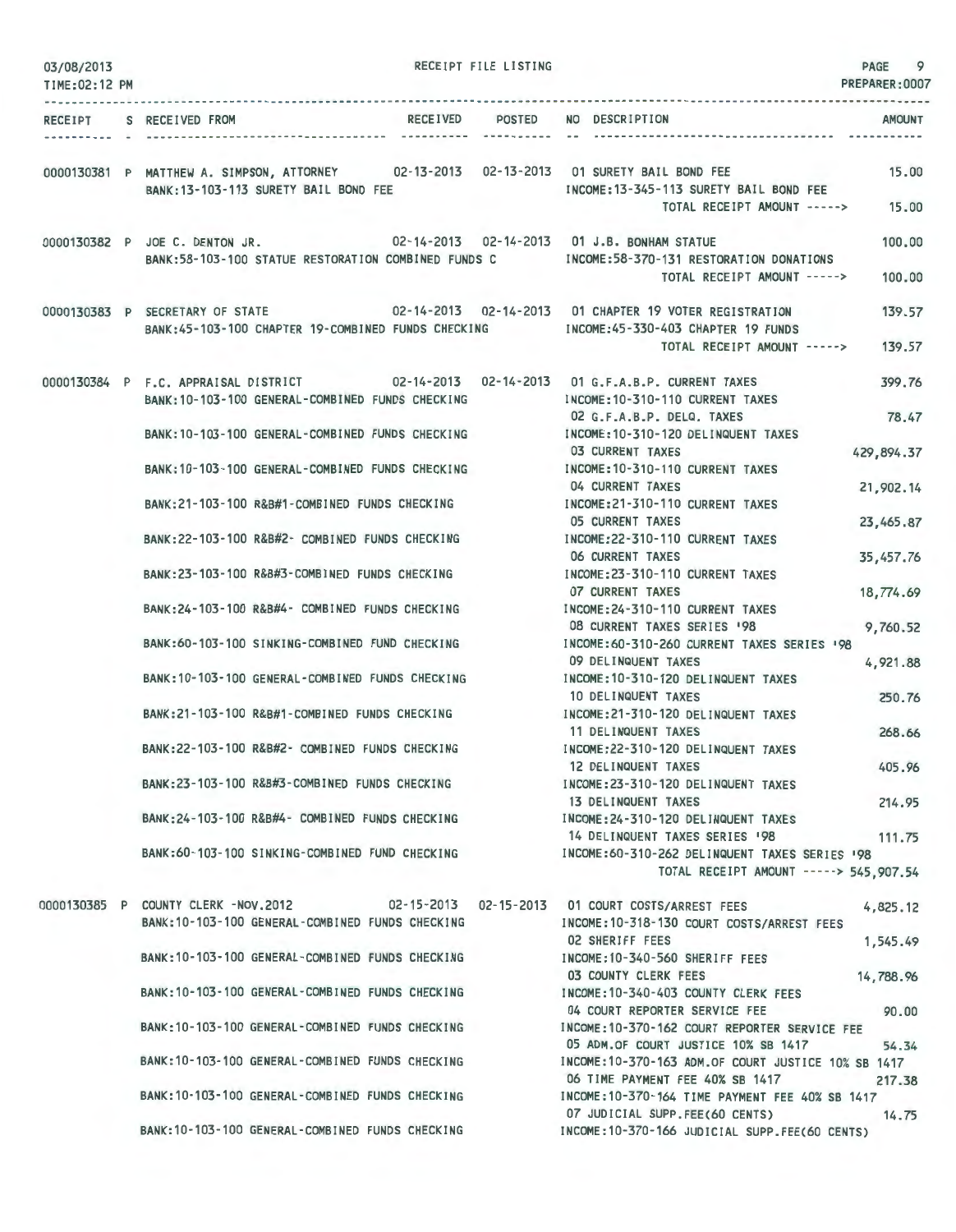| TIME: 02:12 PM |                                                                                                                                                          | PREPARER: 0007                                                                                 |  |
|----------------|----------------------------------------------------------------------------------------------------------------------------------------------------------|------------------------------------------------------------------------------------------------|--|
|                | RECEIVED POSTED<br>RECEIPT S RECEIVED FROM                                                                                                               | NO DESCRIPTION<br><b>AMOUNT</b>                                                                |  |
| 0000130385     | Continued<br>BANK:10-103-100 GENERAL-COMBINED FUNDS CHECKING                                                                                             | 113.32<br>08 JUROR REIMB.FEE<br>INCOME:10-370-167 JUROR REIMB.FEE                              |  |
|                | BANK: 10-103-100 GENERAL-COMBINED FUNDS CHECKING                                                                                                         | 09 COUNTY JUDGE FEES<br>10,00<br>INCOME:10-340-400 COUNTY JUDGE FEES                           |  |
|                |                                                                                                                                                          | 719.51<br>10 DISTRICT ATTORNEY FEES<br>INCOME: 10-340-475 DISTRICT ATTORNEY FEES               |  |
|                | BANK:10-103-100 GENERAL-COMBINED FUNDS CHECKING                                                                                                          | 30.00<br>11 C.C.6TH COURT OF APPEALS FEE                                                       |  |
|                | BANK:10-103-100 GENERAL-COMBINED FUNDS CHECKING                                                                                                          | INCOME: 10-340-601 C.C.6TH COURT OF APPEALS FEE<br>12 ATTORNEYS & DOCTORS<br>1,535.03          |  |
|                | BANK: 10-103-100 GENERAL-COMBINED FUNDS CHECKING                                                                                                         | INCOME: 10-318-132 ATTORNEYS & DOCTORS<br>13 INTEREST EARNINGS<br>10.85                        |  |
|                | BANK:10-103-100 GENERAL-COMBINED FUNDS CHECKING                                                                                                          | INCOME: 10-360-100 INTEREST EARNINGS<br>583.27<br>14 COUNTY CLERK FEES                         |  |
|                | BANK:11-103-100 C.H. SECURITY-COMBINED FUNDS CKING                                                                                                       | INCOME: 11-340-600 COUNTY CLERK FEES<br>15 CO.CLK.VITAL STAT.FEE<br>49.00                      |  |
|                | BANK:12-103-100 CO.CLK.VITAL STAT.-COMB.FUNDS CKING                                                                                                      | INCOME:12-370-134 CO.CLK.VITAL STAT.FEE<br>25,00<br>16 PROBATE JUDGES EDUCATION                |  |
|                | BANK: 17-103-100 PROB.JUDGES ED.-COMB. FUNDS CKING                                                                                                       | INCOME: 17-340-131 PROBATE JUDGES EDUCATION<br>17 CO.CLERK PRESERVE REC FEE<br>4,421.68        |  |
|                | BANK:18-103-100 CO.CLK.REC.MNGMT.-COMB.FUNDS CKING                                                                                                       | INCOME: 18-370-133 CO.CLERK PRESERVE REC FEE<br>712.54<br>18 CO.OFFICE REC.MNGMT.FEE           |  |
|                | BANK:20-103-100 CO.OFF.REC.MNGMT-COMB. FUNDS CKING                                                                                                       | INCOME:20-370-135 CO.OFFICE REC.MNGMT.FEE<br><b>19 COUNTY CLERK FEES</b><br>210.00             |  |
|                | BANK:35-103-100 LAW LIBRARY-COMBINED FUND CHECKING                                                                                                       | INCOME: 35-340-403 COUNTY CLERK FEES<br><b>20 COUNTY CLERK FINES</b><br>1,332.32               |  |
|                | BANK:21-103-100 R&B#1-COMBINED FUNDS CHECKING                                                                                                            | INCOME: 21-350-403 COUNTY CLERK FINES<br>21 COUNTY CLERK FINES<br>1,427.44                     |  |
|                | BANK:22-103-100 R&B#2- COMBINED FUNDS CHECKING                                                                                                           | INCOME:22-350-403 COUNTY CLERK FINES<br>22 COUNTY CLERK FINES                                  |  |
|                | BANK:23-103-100 R&B#3-COMBINED FUNDS CHECKING                                                                                                            | 2,156.92<br>INCOME:23-350-403 COUNTY CLERK FINES                                               |  |
|                | BANK:24-103-100 R&B#4- COMBINED FUNDS CHECKING                                                                                                           | 23 COUNTY CLERK FINES<br>1,142.08<br>INCOME:24-350-403 COUNTY CLERK FINES                      |  |
|                | BANK:51-103-100 CO.& DIST.COURT TECHNOLOGY-COMB.FUN                                                                                                      | 73.88<br>24 CO.& DIST.CT.TECHNOLOGY FEE<br>INCOME:51-370-440 CO.& DIST.CT. TECHNOLOGY FEE      |  |
|                | BANK:52-103-100 COURT RECORDS PRESERVATION-COMB.FUN                                                                                                      | 25 COURT RECORDS PRESERVATION FEE<br>60.00<br>INCOME:52-370-133 COURT RECORDS PRESERVATION FEE |  |
|                | BANK:59-103-100 DRUG COURT-COMBINED FUNDS                                                                                                                | 26 DRUG COURT FEE<br>260.82<br>INCOME:59-370-425 DRUG COURT FEE                                |  |
|                |                                                                                                                                                          | TOTAL RECEIPT AMOUNT -----> 36,409.70                                                          |  |
|                | 0000130386 P COMPTROLLER, JUDICIARY 02-15-2013 02-15-2013 01 OCT. 2012- DEC.2012<br>BANK: 10-103-100 GENERAL-COMBINED FUNDS CHECKING                     | 8,700.00<br>INCOME:10-370-139 STATE JUROR REIMB.FEE                                            |  |
|                |                                                                                                                                                          | TOTAL RECEIPT AMOUNT -----> 8,700.00                                                           |  |
|                | 0000130387 P Texas District & County Attorneys 02-15-2013 02-15-2013 01 Patrick Custis reimbursement<br>BANK: 10-103-100 GENERAL-COMBINED FUNDS CHECKING | 400.00<br>INCOME: 10-475-427 OUT OF COUNTY TRAVEL                                              |  |
|                |                                                                                                                                                          | TOTAL RECEIPT AMOUNT -----><br>400.00                                                          |  |
|                | 0000130388 P OFFICE OF COURT ADMINISTRATION 02-19-2013 02-19-2013 01 1 ST QUARTER PAYMENT-2013<br>BANK: 10-103-100 GENERAL-COMBINED FUNDS CHECKING       | 8,902.50<br>INCOME: 10-330-437 INDIGENT DEFENSE GRANT                                          |  |
|                |                                                                                                                                                          | TOTAL RECEIPT AMOUNT -----><br>8,902.50                                                        |  |
|                | 0000130389 P F.C. APPRAISAL DISTRICT 02-20-2013 02-20-2013 01 G.F.A.B.P. CURRENT TAXES<br>BANK: 10-103-100 GENERAL-COMBINED FUNDS CHECKING               | 57.56<br>INCOME: 10-310-110 CURRENT TAXES                                                      |  |
|                | BANK:10-103-100 GENERAL-COMBINED FUNDS CHECKING MANUSING INCOME:10-310-110 CURRENT TAXES                                                                 | <b>02 CURRENT TAXES</b><br>44,697.60                                                           |  |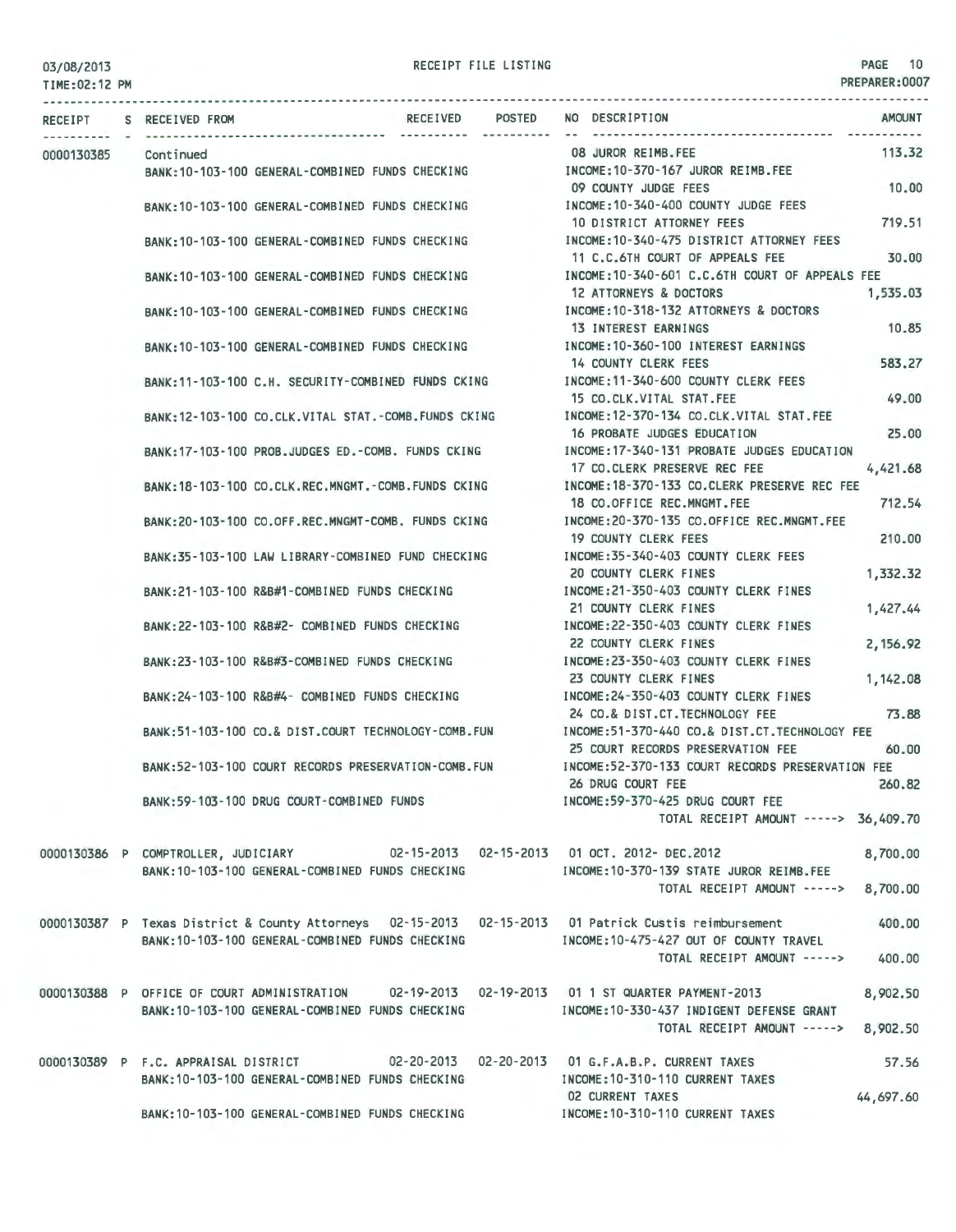| 03/08/2013 |  |
|------------|--|
|------------|--|

PREPARER:0007

TIME:02:12 PM RECEIPT S RECEIVED FROM RECEIVED POSTED NO DESCRIPTION AMOUNT 0000130389 Continued BANK:21-103-100 R&B#1-COMBINED FUNDS CHECKING BANK:22-103-100 R&B#2- COMBINED FUNDS CHECKING BANK:23-103-100 R&B#3-COMBINED FUNDS CHECKING BANK:24- 103-100 R&B#4- COMBINED FUNDS CHECKING BANK:60-103-100 SINKING-COMBINED FUND CHECKING BANK:10 - 103-100 GENERAL-COMBINED FUNDS CHECKING BANK:21-103-100 R&B#1-COMBINED FUNDS CHECKING BANK:22-103-100 R&B#2- COMBINED FUNDS CHECKING BANK:23-103-100 R&B#3 -COMBINED FUNDS CHECKING BANK:24 - 103-100 R&B#4- COMBINED FUNDS CHECKING BANK:60-103-100 SINKING-COMBINED FUND CHECK ING INCOME:21-310-110 CURRENT TAXES INCOME:22-310-110 CURRENT TAXES INCOME:23-310-110 CURRENT TAXES INCOME:24-310-110 CURRENT TAXES 07 CURRENT TAXES SERIES '98 03 CURRENT TAXES 04 CURRENT TAXES OS CURRENT TAXES 06 CURRENT TAXES INCOME:60-310-260 CURRENT TAXES SERIES ' 98 08 DELINQUENT TAXES INCOME:10-310- 120 DELINQUENT TAXES 09 DELINQUENT TAXES INCOME:21-310-120 DELINQUENT TAXES 10 DELINQUENT TAXES INCOME:22-310-120 DELINQUENT TAXES 11 DELINQUENT TAXES INCOME:23 -310- 120 DEL INQUENT TAXES 12 DELINQUENT TAXES INCOME:24-310-120 DELINQUENT TAXES 13 DELINQUENT TAXES SERIES '98 INCOME:60-310-262 DELINQUENT TAXES SER IES '98 TOTAL RECEIPT AMOUNT -----> 63,012.61 2,277.24 2,439.83 3,686.66 1,9S2.07 1,014.83 S,490.17 279.71 299.68 4S2.84 239.77 124.6S 0000130390 P F.C. APPRAISAL DISTRICT 02-20-2013 02-20-2013 01 DELINQUENT TAXES 5.45 BANK:10-103-100 GENERAL-COMBINED FUNDS CHECKING INCOME:10-310-120 DELINQUENT TAXES BANK:21 - 103- 100 R&B#1-COMBINED FUNDS CHECKING BANK:22-103-100 R&B#2- COMBINED FUNDS CHECK ING BANK:23-103-100 R&B#3 -COMBINED FUNDS CHECKING 02 DELINQUENT TAXES INCOME:21-310-120 DELINQUENT TAXES 03 DELINQUENT TAXES INCOME:22-310-120 DELINQUENT TAXES 04 DELINQUENT TAXES INCOME:23-310-120 DELINQUENT TAXES 0.33 0.3S O.S3 OS DELINQUENT TAXES 0.28 BANK:24-103-100 R&B#4- COMBINED FUNDS CHECKING INCOME:24-310- 120 DEL INQUENT TAXES 06 DELINQUENT TAXES SERIES '98 0.49 BANK:60- 103-100 SINKING-COMBINED FUND CHECKING INCOME:60-310-262 DELINQUENT TAXES SERIES '98 TOTAL RECEIPT AMOUNT -----> 7.43 0000130391 P DODD CITY VFD 02-20-2013 02-20-2013 01 JAN. 2012 FUEL REIMBURSEMENT 48.4S BANK:24-103-100 R&B#4- COMBINED FUNDS CHECKING INCOME:24-370- 14S REIMBURSEMENT OF MATERIALS TOTAL RECEIPT AMOUNT -----> 48.4S 0000130392 P FANNIN COUNTY BAIL BONDS 02-20-2013 02-20-2013 01 CAUSE# 46831 -LANDIS BANK:10-103-100 GENERAL-COMBINED FUNDS CHECKING INCOME:10-3S2-201 BOND FORFEITURES TOTAL RECEIPT AMOUNT -- ---> 12S.OO 0000130393 P BONHI CLASS OF 1973 (PEELER) 02-20-2013 02-20-2013 01 J.B. BONHAM STATUE BANK:S8-103- 100 STATUE RESTORATION COMBINED FUNDS C INCOME:S8-370- 131 RESTORATION DONATIONS TOTAL RECEIPT AMOUNT -----> 0000130394 P VERIZON WIRELESS 02-20-2013 02-20-2013 01 RENT- VERIZON TOWER BANK:10-103-100 GENERAL-COMBINED FUNDS CHECKING INCOME:10-370-115 RENT- VERIZON TOWER TOTAL RECEIPT AMOUNT -----> 92S.7S 12S.OO 2SO.OO 2SO.OO 92S.7S 0000130395 P THE AMERICAN BOTTLING CO. 02-20-2013 02-20-2013 01 DR. PEPPER COMMISSION 24.00 BANK:10-103-100 GENERAL-COMBINED FUNDS CHECKING INCOME:10-370-S10 DR. PEPPER COMMISSION TOTAL RECEIPT AMOUNT -----> 24.00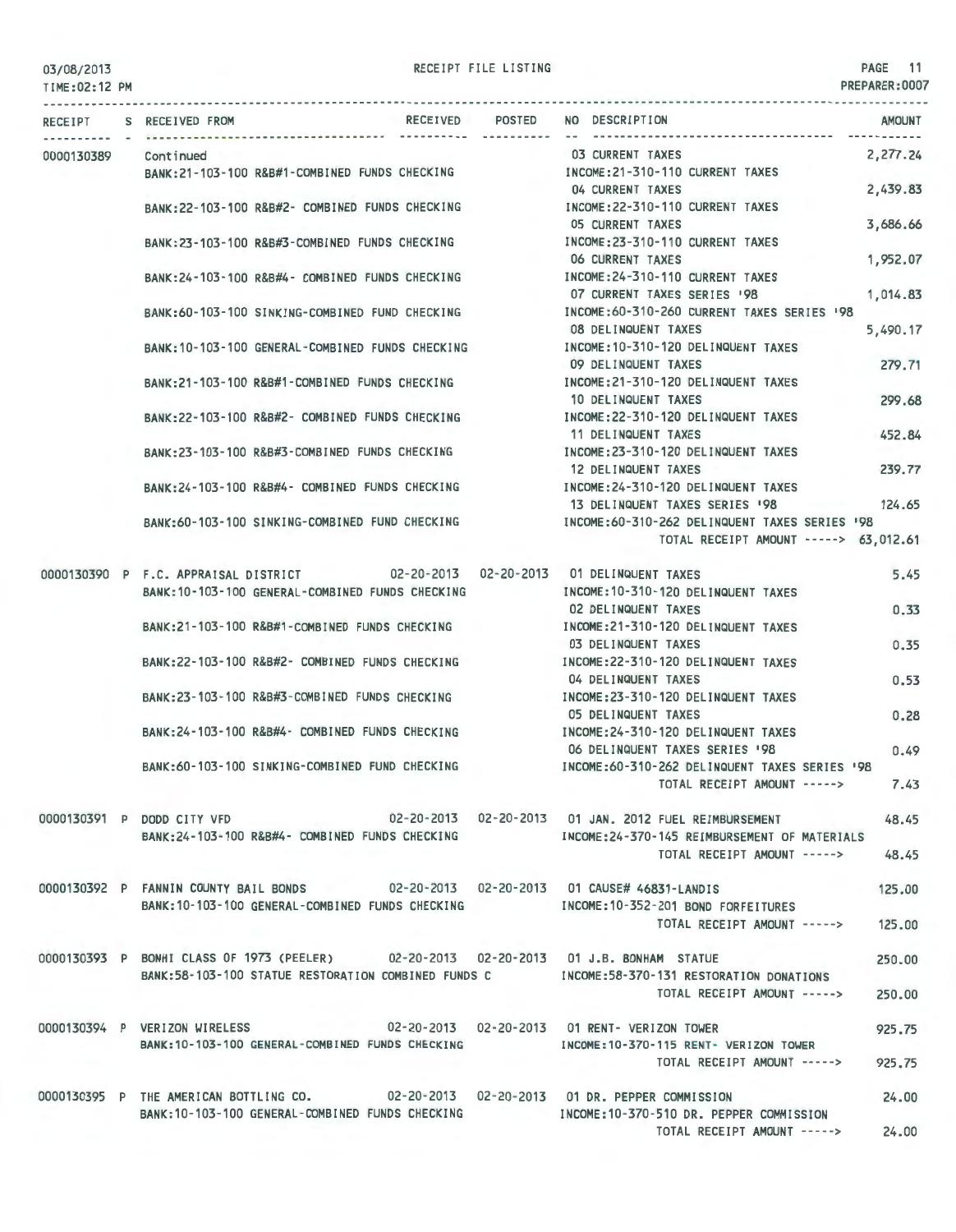| 03/08/2013<br>TIME:02:12 PM |                                                     |  | RECEIPT FILE LISTING |                                                                                           | PAGE 12<br>PREPARER: 0007 |
|-----------------------------|-----------------------------------------------------|--|----------------------|-------------------------------------------------------------------------------------------|---------------------------|
|                             | RECEIPT S RECEIVED FROM                             |  |                      | RECEIVED POSTED NO DESCRIPTION                                                            | AMOUNT                    |
|                             |                                                     |  |                      | 0000130396 P JACQUELINE WHITE<br>02-21-2013 02-21-2013 01 J.B. BONHAM STATUE              | 50,00                     |
|                             |                                                     |  |                      | BANK:58-103-100 STATUE RESTORATION COMBINED FUNDS C MODE:58-370-131 RESTORATION DONATIONS |                           |
|                             |                                                     |  |                      | TOTAL RECEIPT AMOUNT ----->                                                               | 50.00                     |
|                             |                                                     |  |                      | 0000130397 P COUNTY CLERK-DEC.2012 02-21-2013 02-21-2013 01 COURT COSTS/ARREST FEES       | 6,349.85                  |
|                             | BANK: 10-103-100 GENERAL-COMBINED FUNDS CHECKING    |  |                      | INCOME: 10-318-130 COURT COSTS/ARREST FEES<br><b>02 SHERIFF FEES</b>                      | 1,564.23                  |
|                             | BANK: 10-103-100 GENERAL-COMBINED FUNDS CHECKING    |  |                      | INCOME:10-340-560 SHERIFF FEES<br>03 COUNTY CLERK FEES                                    | 14,951.02                 |
|                             | BANK:10-103-100 GENERAL-COMBINED FUNDS CHECKING     |  |                      | INCOME:10-340-403 COUNTY CLERK FEES<br>04 REFUNDS & MISCELLANEOUS                         | 166.43                    |
|                             | BANK: 10-103-100 GENERAL-COMBINED FUNDS CHECKING    |  |                      | INCOME: 10-370-130 REFUNDS & MISCELLANEOUS<br>05 COURT REPORTER SERVICE FEE               | 105,00                    |
|                             | BANK:10-103-100 GENERAL-COMBINED FUNDS CHECKING     |  |                      | INCOME: 10-370-162 COURT REPORTER SERVICE FEE<br>06 ADM.OF COURT JUSTICE 10% SB 1417      | 53.63                     |
|                             | BANK:10-103-100 GENERAL-COMBINED FUNDS CHECKING     |  |                      | INCOME: 10-370-163 ADM.OF COURT JUSTICE 10% SB 1417                                       |                           |
|                             | BANK: 10-103-100 GENERAL-COMBINED FUNDS CHECKING    |  |                      | 07 TIME PAYMENT FEE 40% SB 1417<br>INCOME: 10-370-164 TIME PAYMENT FEE 40% SB 1417        | 214.53                    |
|                             | BANK: 10-103-100 GENERAL-COMBINED FUNDS CHECKING    |  |                      | 08 JUDICIAL SUPP.FEE(60 CENTS)<br>INCOME: 10-370-166 JUDICIAL SUPP.FEE(60 CENTS)          | 23.31                     |
|                             | BANK:10-103-100 GENERAL-COMBINED FUNDS CHECKING     |  |                      | 09 JUROR REIMB.FEE<br>INCOME:10-370-167 JUROR REIMB.FEE                                   | 163.72                    |
|                             | BANK: 10-103-100 GENERAL-COMBINED FUNDS CHECKING    |  |                      | 10 COUNTY JUDGE FEES<br>INCOME:10-340-400 COUNTY JUDGE FEES                               | 4.00                      |
|                             | BANK:10-103-100 GENERAL-COMBINED FUNDS CHECKING     |  |                      | 11 DISTRICT ATTORNEY FEES<br>INCOME: 10-340-475 DISTRICT ATTORNEY FEES                    | 1,059.48                  |
|                             | BANK: 10-103-100 GENERAL-COMBINED FUNDS CHECKING    |  |                      | 12 C.C.6TH COURT OF APPEALS FEE<br>INCOME:10-340-601 C.C.6TH COURT OF APPEALS FEE         | 35,00                     |
|                             | BANK:10-103-100 GENERAL-COMBINED FUNDS CHECKING     |  |                      | 13 ATTORNEYS & DOCTORS<br>INCOME: 10-318-132 ATTORNEYS & DOCTORS                          | 1,216.95                  |
|                             | BANK:10-103-100 GENERAL-COMBINED FUNDS CHECKING     |  |                      | 14 INTEREST EARNINGS<br>INCOME: 10-360-100 INTEREST EARNINGS                              | 146.41                    |
|                             | BANK:11-103-100 C.H. SECURITY-COMBINED FUNDS CKING  |  |                      | 15 COUNTY CLERK FEES<br>INCOME: 11-340-600 COUNTY CLERK FEES                              | 617.11                    |
|                             | BANK:12-103-100 CO.CLK.VITAL STAT.-COMB.FUNDS CKING |  |                      | 16 CO.CLK.VITAL STAT.FEE<br>INCOME:12-370-134 CO.CLK.VITAL STAT.FEE                       | 41.00                     |
|                             | BANK: 17-103-100 PROB.JUDGES ED.-COMB. FUNDS CKING  |  |                      | 17 PROBATE JUDGES EDUCATION<br>INCOME: 17-340-131 PROBATE JUDGES EDUCATION                | 20,00                     |
|                             | BANK:18-103-100 CO.CLK.REC.MNGMT.-COMB.FUNDS CKING  |  |                      | 18 CO.CLERK PRESERVE REC FEE<br>INCOME:18-370-133 CO.CLERK PRESERVE REC FEE               | 4,127.92                  |
|                             | BANK: 20-103-100 CO.OFF.REC.MNGMT-COMB. FUNDS CKING |  |                      | 19 CO.OFFICE REC.MNGMT.FEE<br>INCOME:20-370-135 CO.OFFICE REC.MNGMT.FEE                   | 1,026.29                  |
|                             | BANK: 35-103-100 LAW LIBRARY-COMBINED FUND CHECKING |  |                      | 20 COUNTY CLERK FEES<br>INCOME: 35-340-403 COUNTY CLERK FEES                              | 280.00                    |
|                             | BANK:21-103-100 R&B#1-COMBINED FUNDS CHECKING       |  |                      | 21 COUNTY CLERK FINES<br>INCOME:21-350-403 COUNTY CLERK FINES                             | 1, 144.71                 |
|                             | BANK: 22-103-100 R&B#2- COMBINED FUNDS CHECKING     |  |                      | 22 COUNTY CLERK FINES<br>INCOME:22-350-403 COUNTY CLERK FINES                             | 1,226.44                  |
|                             | BANK:23-103-100 R&B#3-COMBINED FUNDS CHECKING       |  |                      | 23 COUNTY CLERK FINES<br>INCOME:23-350-403 COUNTY CLERK FINES                             | 1,853.19                  |
|                             | BANK:24-103-100 R&B#4- COMBINED FUNDS CHECKING      |  |                      | 24 COUNTY CLERK FINES<br>INCOME:24-350-403 COUNTY CLERK FINES                             | 981.26                    |
|                             | BANK:51-103-100 CO.& DIST.COURT TECHNOLOGY-COMB.FUN |  |                      | 25 CO.& DIST.CT.TECHNOLOGY FEE<br>INCOME:51-370-440 CO.& DIST.CT.TECHNOLOGY FEE           | 126.91                    |
|                             | BANK:52-103-100 COURT RECORDS PRESERVATION-COMB.FUN |  |                      | 26 COURT RECORDS PRESERVATION FEE<br>INCOME:52-370-133 COURT RECORDS PRESERVATION FEE     | 80.00                     |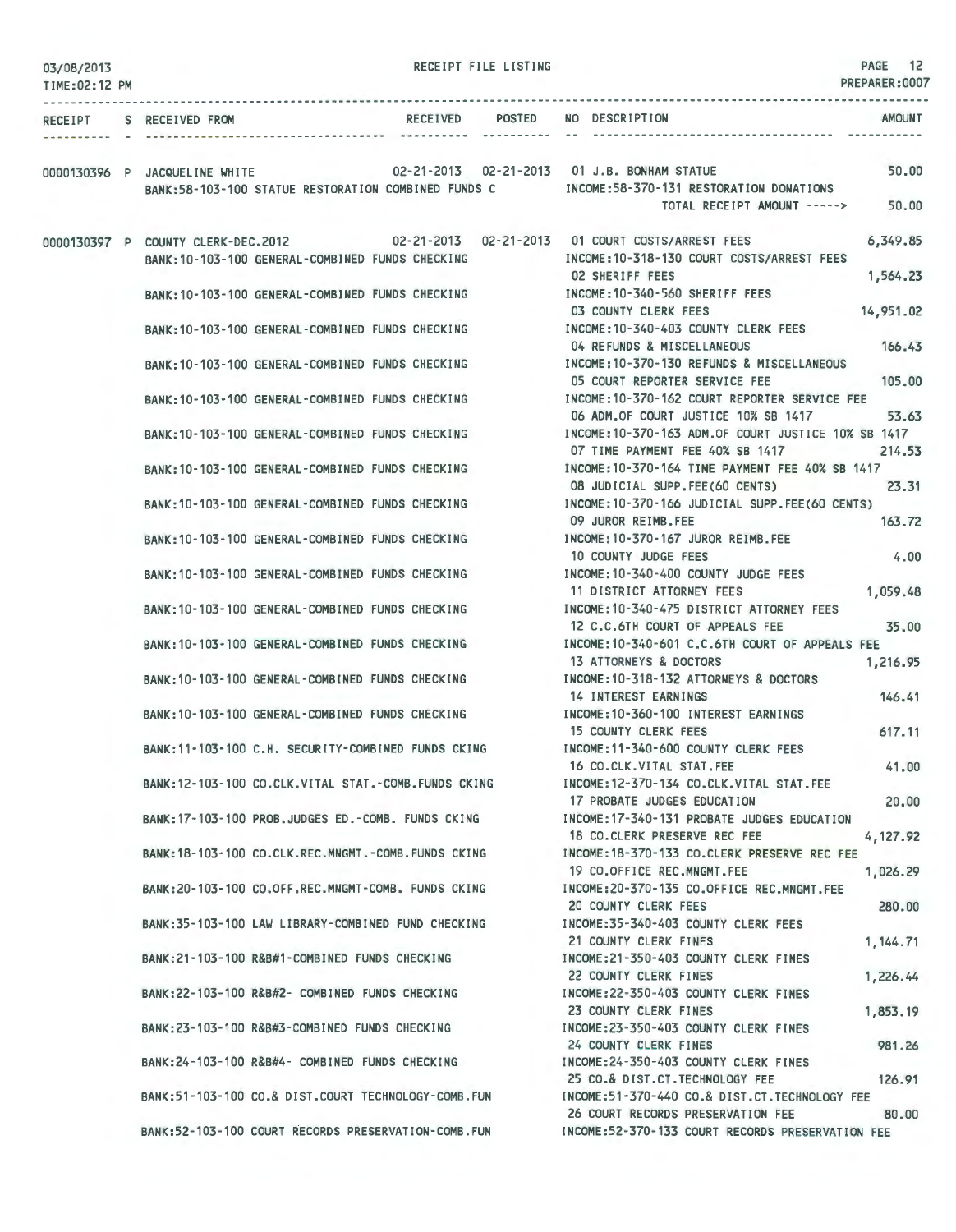| 03/08/2013<br>TIME: 02:12 PM |  | RECEIPT FILE LISTING                                                                                                                                                                                                                                                                                                                                                                                                                                                                                                                                                                                                                                                                                         | PAGE 13<br>PREPARER: 0007 |                                                                                                                                                                                                                                                                                                                                                                                                                                                                                                                                                 |                                                                                                          |  |
|------------------------------|--|--------------------------------------------------------------------------------------------------------------------------------------------------------------------------------------------------------------------------------------------------------------------------------------------------------------------------------------------------------------------------------------------------------------------------------------------------------------------------------------------------------------------------------------------------------------------------------------------------------------------------------------------------------------------------------------------------------------|---------------------------|-------------------------------------------------------------------------------------------------------------------------------------------------------------------------------------------------------------------------------------------------------------------------------------------------------------------------------------------------------------------------------------------------------------------------------------------------------------------------------------------------------------------------------------------------|----------------------------------------------------------------------------------------------------------|--|
|                              |  |                                                                                                                                                                                                                                                                                                                                                                                                                                                                                                                                                                                                                                                                                                              |                           |                                                                                                                                                                                                                                                                                                                                                                                                                                                                                                                                                 |                                                                                                          |  |
| <b>RECEIPT</b>               |  | RECEIVED POSTED<br>S RECEIVED FROM                                                                                                                                                                                                                                                                                                                                                                                                                                                                                                                                                                                                                                                                           |                           | NO DESCRIPTION                                                                                                                                                                                                                                                                                                                                                                                                                                                                                                                                  | <b>AMOUNT</b>                                                                                            |  |
|                              |  | 0000130397 Continued<br>BANK:59-103-100 DRUG COURT-COMBINED FUNDS                                                                                                                                                                                                                                                                                                                                                                                                                                                                                                                                                                                                                                            |                           | 27 DRUG COURT FEE<br>27 DRUG COURT FEE<br>INCOME:59-370-425 DRUG COURT FEE<br>TOTAL RECEIPT AMOUNT -----> 37,854.10                                                                                                                                                                                                                                                                                                                                                                                                                             | 275.71                                                                                                   |  |
|                              |  | 0000130398 P F.C. TAX A/C W/E 1-18-2013 02-21-2013 02-21-2013 01 COMMISSION ON CAR TITLES<br>BANK: 10-103-100 GENERAL-COMBINED FUNDS CHECKING                                                                                                                                                                                                                                                                                                                                                                                                                                                                                                                                                                |                           | INCOME:10-321-250 COMMISSION ON CAR TITLES<br>TOTAL RECEIPT AMOUNT ----->                                                                                                                                                                                                                                                                                                                                                                                                                                                                       | 205.00<br>205,00                                                                                         |  |
|                              |  | 0000130399 P F.C. TAX A/C W/E 2-15-2013 02-21-2013 02-21-2013 01 COMMISSION ON CAR TITLES<br>BANK: 10-103-100 GENERAL-COMBINED FUNDS CHECKING                                                                                                                                                                                                                                                                                                                                                                                                                                                                                                                                                                |                           | INCOME: 10-321-250 COMMISSION ON CAR TITLES<br>TOTAL RECEIPT AMOUNT ----->                                                                                                                                                                                                                                                                                                                                                                                                                                                                      | 885,00<br>885.00                                                                                         |  |
|                              |  | 0000130400 P F.C. TAX A/C W/E 2-15-2013 02-21-2013 02-21-2013 01 COMMISSIONS ON CAR REGIST<br>BANK:10-103-100 GENERAL-COMBINED FUNDS CHECKING INCOME:10-321-200 COMMISSIONS ON CAR REGIST<br>BANK:21-103-100 R&B#1-COMBINED FUNDS CHECKING MANUSIC INCOME:21-321-300 COUNTY'S ADDITIONAL \$10<br>BANK:22-103-100 R&B#2- COMBINED FUNDS CHECKING MANUSIC INCOME:22-321-300 COUNTY'S ADDITIONAL \$10<br>BANK:23-103-100 R&B#3-COMBINED FUNDS CHECKING<br>BANK:24-103-100 R&B#4- COMBINED FUNDS CHECKING<br>BANK:21-103-100 R&B#1-COMBINED FUNDS CHECKING<br>BANK:22-103-100 R&B#2- COMBINED FUNDS CHECKING<br>BANK:23-103-100 R&B#3-COMBINED FUNDS CHECKING<br>BANK: 24-103-100 R&B#4- COMBINED FUNDS CHECKING |                           | 02 COUNTY'S ADDITIONAL \$10<br>03 COUNTY'S ADDITIONAL \$10<br>04 COUNTY'S ADDITIONAL \$10<br>INCOME: 23-321-300 COUNTY'S ADDITIONAL \$10<br>05 COUNTY'S ADDITIONAL \$10<br>INCOME:24-321-300 COUNTY'S ADDITIONAL \$10<br>06 LIMITED R & B<br>INCOME:21-321-200 CAR REGISTRATION/SALES TAX<br>07 LIMITED R & B<br>INCOME:22-321-200 CAR REGISTRATION/SALES TAX<br>08 LIMITED R & B<br>INCOME: 23-321-200 CAR REGISTRATION/SALES TAX<br>09 LIMITED R & B<br>INCOME:24-321-200 CAR REGISTRATION/SALES TAX<br>TOTAL RECEIPT AMOUNT -----> 34,724.68 | 1,705.87<br>1,166.77<br>1,250.07<br>1,888.90<br>1,000.16<br>6,094.07<br>6,529.16<br>9,865.80<br>5,223.88 |  |
|                              |  | 0000130401 P FANNIN COUNTY BAIL BONDS 02-22-2013 02-22-2013 01 SURETY BAIL BOND FEE<br>BANK: 13-103-113 SURETY BAIL BOND FEE                                                                                                                                                                                                                                                                                                                                                                                                                                                                                                                                                                                 |                           | INCOME:13-345-113 SURETY BAIL BOND FEE<br>TOTAL RECEIPT AMOUNT -----> 150.00                                                                                                                                                                                                                                                                                                                                                                                                                                                                    | 150,00                                                                                                   |  |
|                              |  | 0000130402 P DOC'S BAIL BONDS<br>BANK: 13-103-113 SURETY BAIL BOND FEE                                                                                                                                                                                                                                                                                                                                                                                                                                                                                                                                                                                                                                       |                           | 02-22-2013    02-22-2013    01 SURETY BAIL BOND FEE<br>INCOME: 13-345-113 SURETY BAIL BOND FEE<br>TOTAL RECEIPT AMOUNT ----->                                                                                                                                                                                                                                                                                                                                                                                                                   | 75.00<br>75.00                                                                                           |  |
|                              |  | 0000130403 P CARPENTER'S BAIL BONDS 02-22-2013 02-22-2013 01 SURETY BAIL BOND FEE<br>BANK: 13-103-113 SURETY BAIL BOND FEE                                                                                                                                                                                                                                                                                                                                                                                                                                                                                                                                                                                   |                           | INCOME: 13-345-113 SURETY BAIL BOND FEE<br>TOTAL RECEIPT AMOUNT ----->                                                                                                                                                                                                                                                                                                                                                                                                                                                                          | 165,00<br>165.00                                                                                         |  |
|                              |  | 0000130404 P Texas Center for the Judiciary 02-22-2013 02-22-2013 01 Nancy Young reimbursement<br>BANK: 10-103-100 GENERAL-COMBINED FUNDS CHECKING                                                                                                                                                                                                                                                                                                                                                                                                                                                                                                                                                           |                           | INCOME: 10-450-427 OUT OF COUNTY TRAVEL<br>TOTAL RECEIPT AMOUNT ----->                                                                                                                                                                                                                                                                                                                                                                                                                                                                          | 284.50<br>284.50                                                                                         |  |
|                              |  | 0000130405 P FRIENDS OF SAM RAYBURN 02-25-2013 02-25-2013 01 J.B. BONHAM STATUE<br>BANK:58-103-100 STATUE RESTORATION COMBINED FUNDS C                                                                                                                                                                                                                                                                                                                                                                                                                                                                                                                                                                       |                           | INCOME:58-370-131 RESTORATION DONATIONS<br>TOTAL RECEIPT AMOUNT ----->                                                                                                                                                                                                                                                                                                                                                                                                                                                                          | 250,00<br>250,00                                                                                         |  |
|                              |  | 0000130406 P Gary Steinbrennert & Maryse Laurin 02-26-2013 02-26-2013 01 CULVERT<br>BANK:23-103-100 R&B#3-COMBINED FUNDS CHECKING                                                                                                                                                                                                                                                                                                                                                                                                                                                                                                                                                                            |                           | INCOME: 23-370-145 REIMBURSEMENT OF MATERIALS<br>TOTAL RECEIPT AMOUNT ----->                                                                                                                                                                                                                                                                                                                                                                                                                                                                    | 309.00<br>309.00                                                                                         |  |
|                              |  | 0000130407 P F.C. JUVENILE PROBATION<br>BANK:89-103-189 CASH-TJPC-A                                                                                                                                                                                                                                                                                                                                                                                                                                                                                                                                                                                                                                          |                           | INCOME:89-575-414 NON-RESIDENTIAL SERVICES                                                                                                                                                                                                                                                                                                                                                                                                                                                                                                      | 67.00                                                                                                    |  |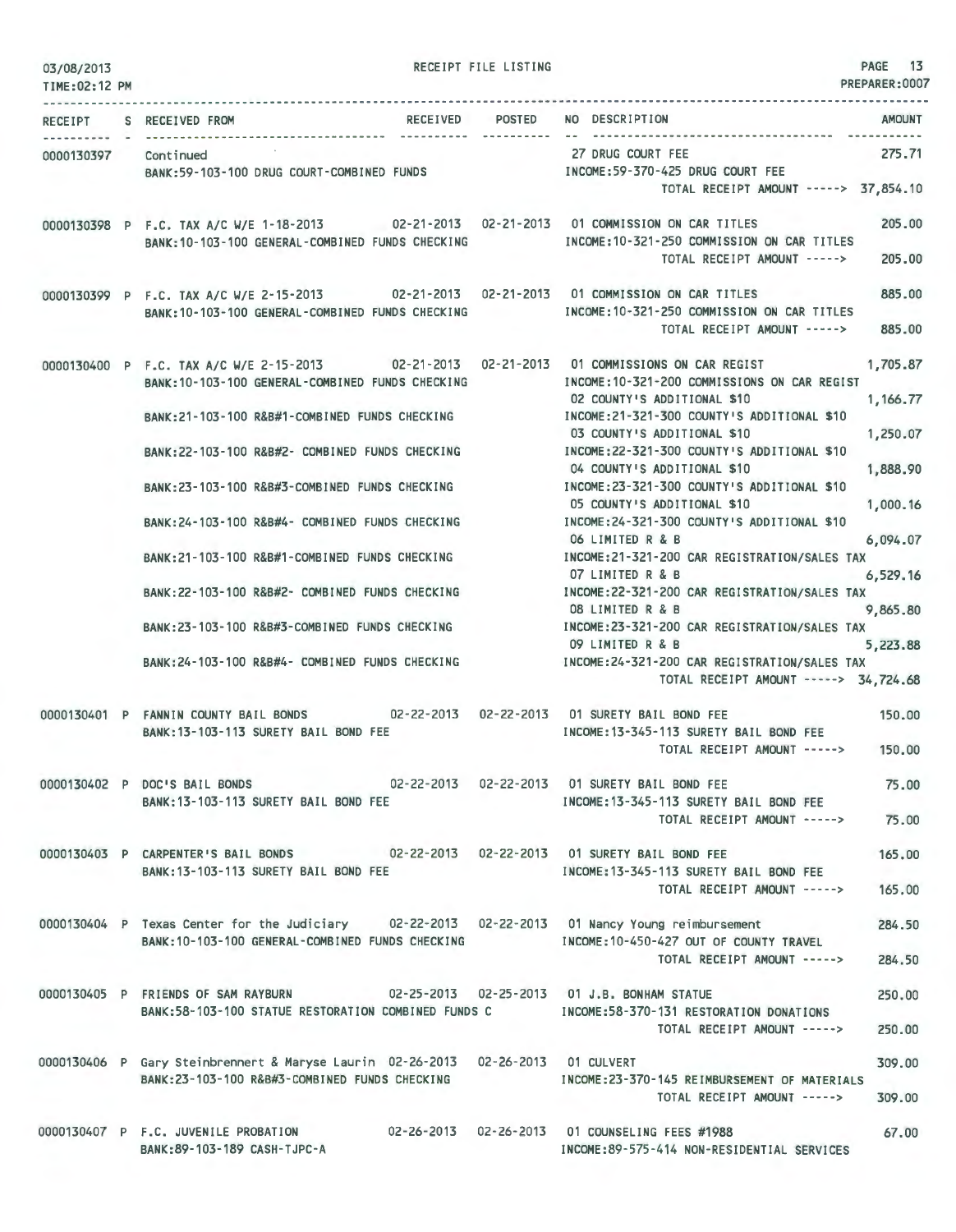RECEIPT FILE LISTING **PAGE 14** 

| PREPARER:0007<br>TIME:02:12 PM |  |                                                      |                                                                                                     |                 |                                                                       |                                                                                                                                                                                        |                 |
|--------------------------------|--|------------------------------------------------------|-----------------------------------------------------------------------------------------------------|-----------------|-----------------------------------------------------------------------|----------------------------------------------------------------------------------------------------------------------------------------------------------------------------------------|-----------------|
|                                |  | RECEIPT S RECEIVED FROM                              |                                                                                                     | RECEIVED POSTED |                                                                       | AMOUNT<br>NO DESCRIPTION                                                                                                                                                               |                 |
| 0000130407                     |  | Continued<br>BANK:87-103-187 CASH-JUVENILE PROBATION |                                                                                                     |                 | 02 PROBATION FEES # 1882<br>INCOME:87-340-575 JUVENILE PROBATION FEES | 20,00                                                                                                                                                                                  |                 |
|                                |  |                                                      | BANK:87-103-187 CASH-JUVENILE PROBATION                                                             |                 |                                                                       | 03 Deferred Prosecution fees #2016<br>INCOME:87-340-575 JUVENILE PROBATION FEES                                                                                                        | 10,00           |
|                                |  |                                                      | BANK: 87-103-187 CASH-JUVENILE PROBATION                                                            |                 |                                                                       | 04 Deferred Prosecution fees # 1981<br>INCOME:87-340-575 JUVENILE PROBATION FEES                                                                                                       | 10,00           |
|                                |  |                                                      | BANK:87-103-187 CASH-JUVENILE PROBATION                                                             |                 |                                                                       | 05 PROBATION FEES # 1988<br>INCOME:87-340-575 JUVENILE PROBATION FEES                                                                                                                  | 45.00           |
|                                |  |                                                      |                                                                                                     |                 |                                                                       | TOTAL RECEIPT AMOUNT ----->                                                                                                                                                            | 152.00          |
|                                |  | BANK:89-103-991 CASH-GRANT C                         |                                                                                                     |                 |                                                                       | 1,308.00<br>0000130408 P TEXAS JUVENILE JUSTICE DEPT. 02-26-2013 02-26-2013 01 TJPC-C-13-074 GRANT<br>INCOME:89-330-913 TJPC-C-13-074 GRANT<br>02 T.J.P.C. A-13-074 GRANT<br>19,654.00 |                 |
|                                |  | BANK:89-103-189 CASH-TJPC-A                          |                                                                                                     |                 |                                                                       | INCOME:89-330-901 T.J.P.C. A-13-074 GRANT<br>TOTAL RECEIPT AMOUNT -----> 20,962.00                                                                                                     |                 |
|                                |  |                                                      | BANK: 10-103-100 GENERAL-COMBINED FUNDS CHECKING                                                    |                 | <u> 1999 - 대한 대</u>                                                   | 0000130409 P DISTRICT CLERK -Jan.2013 Report 02-26-2013 02-26-2013 01 COURT COSTS/ARREST FEES<br>INCOME: 10-318-130 COURT COSTS/ARREST FEES                                            | 6,330.91        |
|                                |  |                                                      | BANK:10-103-100 GENERAL-COMBINED FUNDS CHECKING                                                     |                 |                                                                       | 02 ATTORNEYS & DOCTORS<br>INCOME: 10-318-132 ATTORNEYS & DOCTORS                                                                                                                       | 101,10          |
|                                |  |                                                      | BANK: 10-103-100 GENERAL-COMBINED FUNDS CHECKING                                                    |                 |                                                                       | 03 FAMILY PROTECTION FEE<br>INCOME: 10-340-135 FAMILY PROTECTION FEE                                                                                                                   | 300,00          |
|                                |  |                                                      | BANK: 10-103-100 GENERAL-COMBINED FUNDS CHECKING                                                    |                 |                                                                       | 04 DISTRICT CLERK FEES<br>8,268.05<br>INCOME: 10-340-450 DISTRICT CLERK FEES                                                                                                           |                 |
|                                |  |                                                      | BANK: 10-103-100 GENERAL-COMBINED FUNDS CHECKING                                                    |                 |                                                                       | <b>05 SHERIFF FEES</b><br>1,102.42<br>INCOME: 10-340-560 SHERIFF FEES                                                                                                                  |                 |
|                                |  |                                                      | BANK: 10-103-100 GENERAL-COMBINED FUNDS CHECKING                                                    |                 |                                                                       | 06 D.C.6TH COURT OF APPEALS FEE<br>INCOME: 10-340-600 D.C.6TH COURT OF APPEALS FEE                                                                                                     | 205,00          |
|                                |  |                                                      | BANK: 10-103-100 GENERAL-COMBINED FUNDS CHECKING                                                    |                 |                                                                       | 07 COURT REPORTER SERVICE FEE<br>INCOME:10-370-162 COURT REPORTER SERVICE FEE                                                                                                          | 617.15          |
|                                |  |                                                      | BANK: 10-103-100 GENERAL-COMBINED FUNDS CHECKING                                                    |                 |                                                                       | 08 ADM. OF COURT JUSTICE 10% SB 1417<br>INCOME: 10-370-163 ADM.OF COURT JUSTICE 10% SB 1417<br>09 TIME PAYMENT FEE 40% SB 1417                                                         | 58.54<br>234.15 |
|                                |  |                                                      | BANK: 10-103-100 GENERAL-COMBINED FUNDS CHECKING                                                    |                 |                                                                       | INCOME: 10-370-164 TIME PAYMENT FEE 40% SB 1417<br>10 JUDICIAL SUPP.FEE(60 CENTS)                                                                                                      | 18.65           |
|                                |  |                                                      | BANK: 10-103-100 GENERAL-COMBINED FUNDS CHECKING                                                    |                 |                                                                       | INCOME: 10-370-166 JUDICIAL SUPP.FEE(60 CENTS)<br>11 JUROR REIMB.FEE                                                                                                                   | 111.99          |
|                                |  |                                                      | BANK: 10-103-100 GENERAL-COMBINED FUNDS CHECKING                                                    |                 |                                                                       | INCOME:10-370-167 JUROR REIMB.FEE<br>12 DIST. CLK. PASSPORT PHOTO                                                                                                                      | 280,00          |
|                                |  |                                                      | BANK: 10-103-100 GENERAL-COMBINED FUNDS CHECKING                                                    |                 |                                                                       | INCOME: 10-370-450 DIST. CLK. PASSPORT PHOTO<br>13 DISTRICT CLERK FEES                                                                                                                 | 314.15          |
|                                |  |                                                      | BANK:11-103-100 C.H. SECURITY-COMBINED FUNDS CKING                                                  |                 |                                                                       | INCOME: 11-340-650 DISTRICT CLERK FEES<br>14 DIST.CLK.PRES.REC.FEE                                                                                                                     | 266.30          |
|                                |  |                                                      | BANK: 19-103-100 DIST.CLK.REC.MNGMT-COMB.FUNDS CKING                                                |                 |                                                                       | INCOME: 19-370-136 DIST.CLK.PRES.REC.FEE<br>15 CO.OFFICE REC.MNGMT.FEE                                                                                                                 | 812.27          |
|                                |  |                                                      | BANK: 20-103-100 CO.OFF.REC.MNGMT-COMB. FUNDS CKING                                                 |                 |                                                                       | INCOME: 20-370-135 CO.OFFICE REC.MNGMT.FEE<br>16 DIST.COURT TECHNOLOGY FEE                                                                                                             | 220,00          |
|                                |  |                                                      | BANK: 34-103-100 DIST.COURT TECH.COMB.FUND CHECKING                                                 |                 |                                                                       | INCOME: 34-370-450 DIST, COURT TECHNOLOGY FEE<br>17 DISTRICT CLERK FEES<br>1,435.00                                                                                                    |                 |
|                                |  |                                                      | BANK:35-103-100 LAW LIBRARY-COMBINED FUND CHECKING<br>BANK:21-103-100 R&B#1-COMBINED FUNDS CHECKING |                 |                                                                       | INCOME: 35-340-450 DISTRICT CLERK FEES<br>18 DISTRICT CLERK FINES<br>1,687.64<br>INCOME: 21-350-450 DISTRICT CLERK FINES                                                               |                 |
|                                |  |                                                      | BANK: 22-103-100 R&B#2- COMBINED FUNDS CHECKING                                                     |                 |                                                                       | 19 DISTRICT CLERK FINES<br>1,808.13<br>INCOME:22-350-450 DISTRICT CLERK FINES                                                                                                          |                 |
|                                |  |                                                      | BANK: 23-103-100 R&B#3-COMBINED FUNDS CHECKING                                                      |                 |                                                                       | 20 DISTRICT CLERK FINES<br>2,732.14<br>INCOME:23-350-450 DISTRICT CLERK FINES                                                                                                          |                 |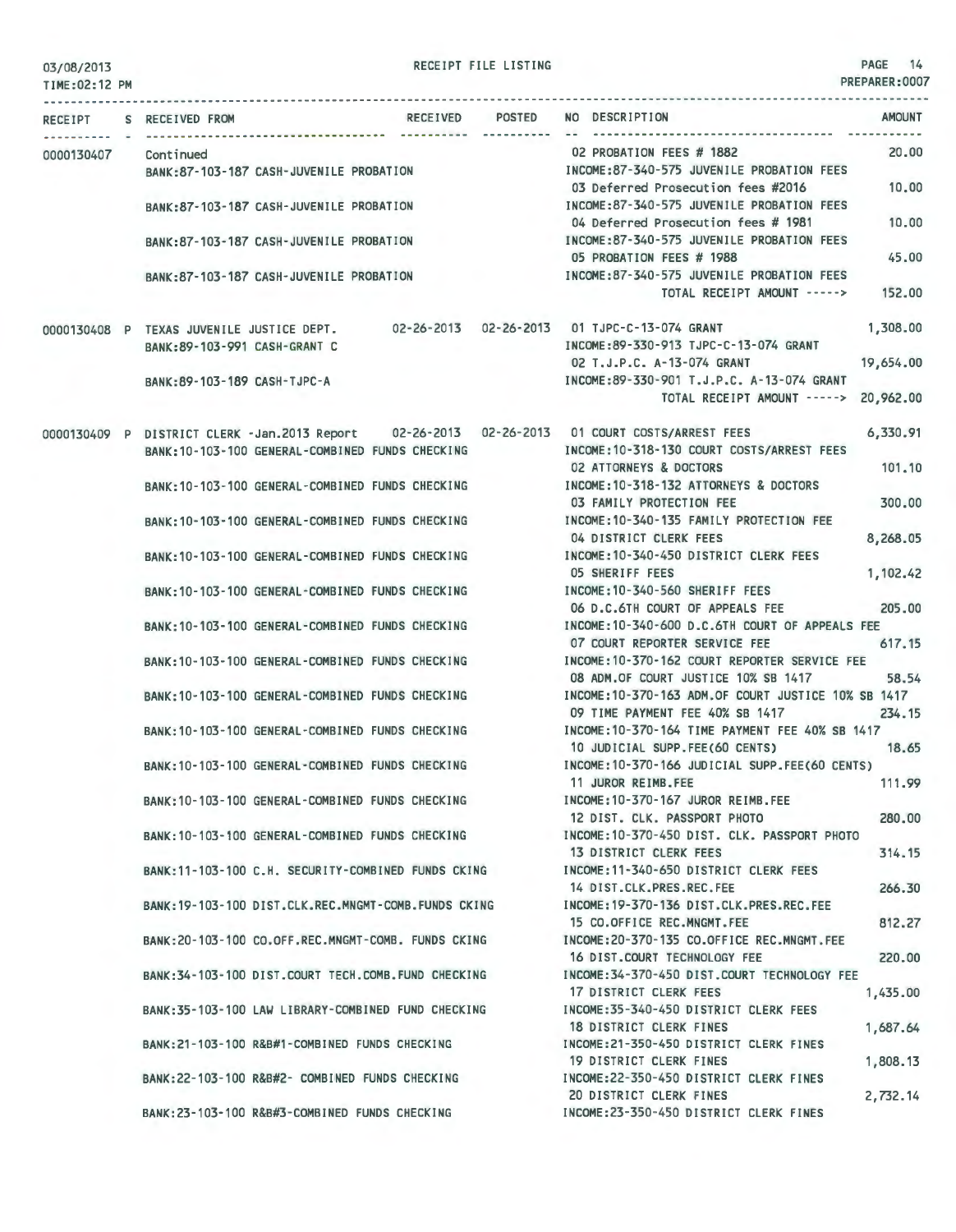TIME:02:12 PM

RECEIPT FILE LISTING

PAGE 15 PREPARER:0007

|            | RECEIPT S RECEIVED FROM                                                                        | RECEIVED POSTED | NO DESCRIPTION<br><b>AMOUNT</b>                  |
|------------|------------------------------------------------------------------------------------------------|-----------------|--------------------------------------------------|
| 0000130409 | Continued                                                                                      |                 | 1.446.65<br>21 DISTRICT CLERK FINES              |
|            | BANK:24-103-100 R&B#4- COMBINED FUNDS CHECKING                                                 |                 | INCOME:24-350-450 DISTRICT CLERK FINES           |
|            |                                                                                                |                 | 55.03<br>22 CO.& DIST.CT.TECHNOLOGY FEE          |
|            | BANK:51-103-100 CO.& DIST.COURT TECHNOLOGY-COMB.FUN                                            |                 | INCOME:51-370-440 CO.& DIST.CT.TECHNOLOGY FEE    |
|            |                                                                                                |                 | 23 COURT RECORDS PRESERVATION FEE<br>410,00      |
|            | BANK:52-103-100 COURT RECORDS PRESERVATION-COMB.FUN                                            |                 | INCOME:52-370-133 COURT RECORDS PRESERVATION FEE |
|            |                                                                                                |                 | 24 DRUG COURT FEE<br>118.77                      |
|            | BANK:59-103-100 DRUG COURT-COMBINED FUNDS                                                      |                 | INCOME:59-370-425 DRUG COURT FEE                 |
|            |                                                                                                |                 | TOTAL RECEIPT AMOUNT -----> 28,934.04            |
|            | 0000130410 P F.C. APPRAISAL DISTRICT 02-27-2013 02-27-2013 01 G.F.A.B.P. CURRENT TAXES         |                 | 14.84                                            |
|            | BANK: 10-103-100 GENERAL-COMBINED FUNDS CHECKING                                               |                 | INCOME: 10-310-110 CURRENT TAXES                 |
|            |                                                                                                |                 | 396.55<br>02 TAX CERTIFICATES                    |
|            | BANK: 10-103-100 GENERAL-COMBINED FUNDS CHECKING                                               |                 | INCOME:10-321-901 TAX CERTIFICATES               |
|            |                                                                                                |                 | 44,038.72<br><b>03 CURRENT TAXES</b>             |
|            | BANK: 10-103-100 GENERAL-COMBINED FUNDS CHECKING                                               |                 | INCOME: 10-310-110 CURRENT TAXES                 |
|            |                                                                                                |                 | 04 CURRENT TAXES<br>2,243.67                     |
|            | BANK:21-103-100 R&B#1-COMBINED FUNDS CHECKING                                                  |                 | INCOME: 21-310-110 CURRENT TAXES                 |
|            |                                                                                                |                 | <b>05 CURRENT TAXES</b><br>2,403.86              |
|            | BANK: 22-103-100 R&B#2- COMBINED FUNDS CHECKING                                                |                 | INCOME: 22-310-110 CURRENT TAXES                 |
|            |                                                                                                |                 | <b>06 CURRENT TAXES</b><br>3,632.33              |
|            | BANK: 23-103-100 R&B#3-COMBINED FUNDS CHECKING                                                 |                 | INCOME: 23-310-110 CURRENT TAXES                 |
|            |                                                                                                |                 | 07 CURRENT TAXES<br>1,923.29                     |
|            | BANK:24-103-100 R&B#4- COMBINED FUNDS CHECKING                                                 |                 | INCOME: 24-310-110 CURRENT TAXES                 |
|            |                                                                                                |                 | 999.88<br>08 CURRENT TAXES SERIES '98            |
|            | BANK:60-103-100 SINKING-COMBINED FUND CHECKING                                                 |                 | INCOME: 60-310-260 CURRENT TAXES SERIES '98      |
|            |                                                                                                |                 | 09 DELINQUENT TAXES<br>3,344.77                  |
|            | BANK: 10-103-100 GENERAL-COMBINED FUNDS CHECKING                                               |                 | INCOME: 10-310-120 DELINQUENT TAXES              |
|            |                                                                                                |                 | 10 DELINQUENT TAXES<br>170.41                    |
|            | BANK:21-103-100 R&B#1-COMBINED FUNDS CHECKING                                                  |                 | INCOME: 21-310-120 DELINQUENT TAXES              |
|            |                                                                                                |                 | 182.58<br>11 DELINQUENT TAXES                    |
|            | BANK:22-103-100 R&B#2- COMBINED FUNDS CHECKING                                                 |                 | INCOME: 22-310-120 DELINQUENT TAXES              |
|            |                                                                                                |                 | 12 DELINQUENT TAXES<br>275.87                    |
|            | BANK:23-103-100 R&B#3-COMBINED FUNDS CHECKING                                                  |                 | INCOME: 23-310-120 DELINQUENT TAXES              |
|            |                                                                                                |                 | 13 DELINQUENT TAXES<br>146.08                    |
|            | BANK:24-103-100 R&B#4- COMBINED FUNDS CHECKING                                                 |                 | INCOME: 24-310-120 DELINQUENT TAXES              |
|            |                                                                                                |                 | 14 DELINQUENT TAXES SERIES '98<br>75.94          |
|            | BANK:60-103-100 SINKING-COMBINED FUND CHECKING                                                 |                 | INCOME:60-310-262 DELINQUENT TAXES SERIES '98    |
|            |                                                                                                |                 | TOTAL RECEIPT AMOUNT -----> 59,848.79            |
|            | 0000130411 P LEE & KAYE SKINNER  02-27-2013  02-27-2013  01 CULVERT                            |                 | 258.00                                           |
|            | BANK:23-103-100 R&B#3-COMBINED FUNDS CHECKING                                                  |                 | INCOME: 23-370-145 REIMBURSEMENT OF MATERIALS    |
|            |                                                                                                |                 | TOTAL RECEIPT AMOUNT -----><br>258.00            |
|            |                                                                                                |                 |                                                  |
|            | 0000130412 P National Association of County and 02-27-2013  02-27-2013  01 NAACHO GRANT INCOME |                 | 4,000.00                                         |
|            | BANK:40-103-100 MED.RES.CORPS-COMBINED FUND CKING                                              |                 | INCOME:40-330-410 NAACHO GRANT INCOME            |
|            |                                                                                                |                 | 4,000.00<br>TOTAL RECEIPT AMOUNT ----->          |
|            |                                                                                                |                 |                                                  |
|            | 0000130413 P COMPTROLLER, JUDICIARY        02-28-2013  02-28-2013  01 CO CT AT LAW SUPPLEMENT  |                 | 18,405.67                                        |
|            | BANK:10-103-100 GENERAL-COMBINED FUNDS CHECKING MOTHER:10-370-410 CO CT AT LAW SUPPLEMENT      |                 |                                                  |
|            |                                                                                                |                 | TOTAL RECEIPT AMOUNT -----> 18,405.67            |
|            |                                                                                                |                 |                                                  |
|            | REPORT TOTAL                                                                                   |                 | 2491,464.92                                      |